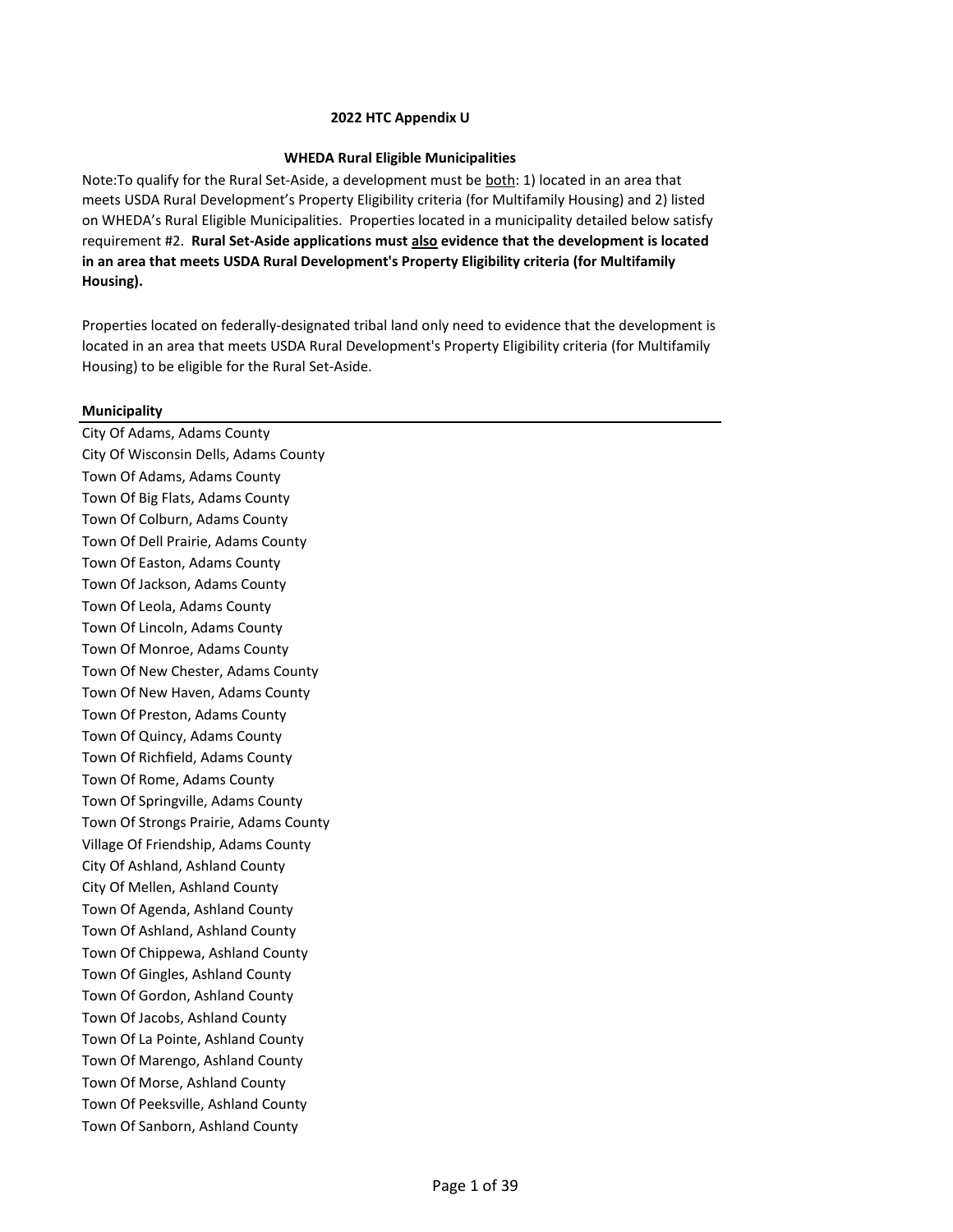# **WHEDA Rural Eligible Municipalities**

Note:To qualify for the Rural Set‐Aside, a development must be both: 1) located in an area that meets USDA Rural Development's Property Eligibility criteria (for Multifamily Housing) and 2) listed on WHEDA's Rural Eligible Municipalities. Properties located in a municipality detailed below satisfy requirement #2. **Rural Set-Aside applications must also evidence that the development is located in an area that meets USDA Rural Development's Property Eligibility criteria (for Multifamily Housing).**

Properties located on federally-designated tribal land only need to evidence that the development is located in an area that meets USDA Rural Development's Property Eligibility criteria (for Multifamily Housing) to be eligible for the Rural Set-Aside.

# **Municipality**

Town Of Shanagolden, Ashland County Town Of White River, Ashland County Village Of Butternut, Ashland County City Of Barron, Barron County City Of Chetek, Barron County City Of Cumberland, Barron County City Of Rice Lake, Barron County Town Of Almena, Barron County Town Of Arland, Barron County Town Of Barron, Barron County Town Of Bear Lake, Barron County Town Of Cedar Lake, Barron County Town Of Chetek, Barron County Town Of Clinton, Barron County Town Of Crystal Lake, Barron County Town Of Cumberland, Barron County Town Of Dallas, Barron County Town Of Dovre, Barron County Town Of Doyle, Barron County Town Of Lakeland, Barron County Town Of Maple Grove, Barron County Town Of Maple Plain, Barron County Town Of Oak Grove, Barron County Town Of Prairie Farm, Barron County Town Of Prairie Lake, Barron County Town Of Rice Lake, Barron County Town Of Sioux Creek, Barron County Town Of Stanfold, Barron County Town Of Stanley, Barron County Town Of Sumner, Barron County Town Of Turtle Lake, Barron County Town Of Vance Creek, Barron County Village Of Almena, Barron County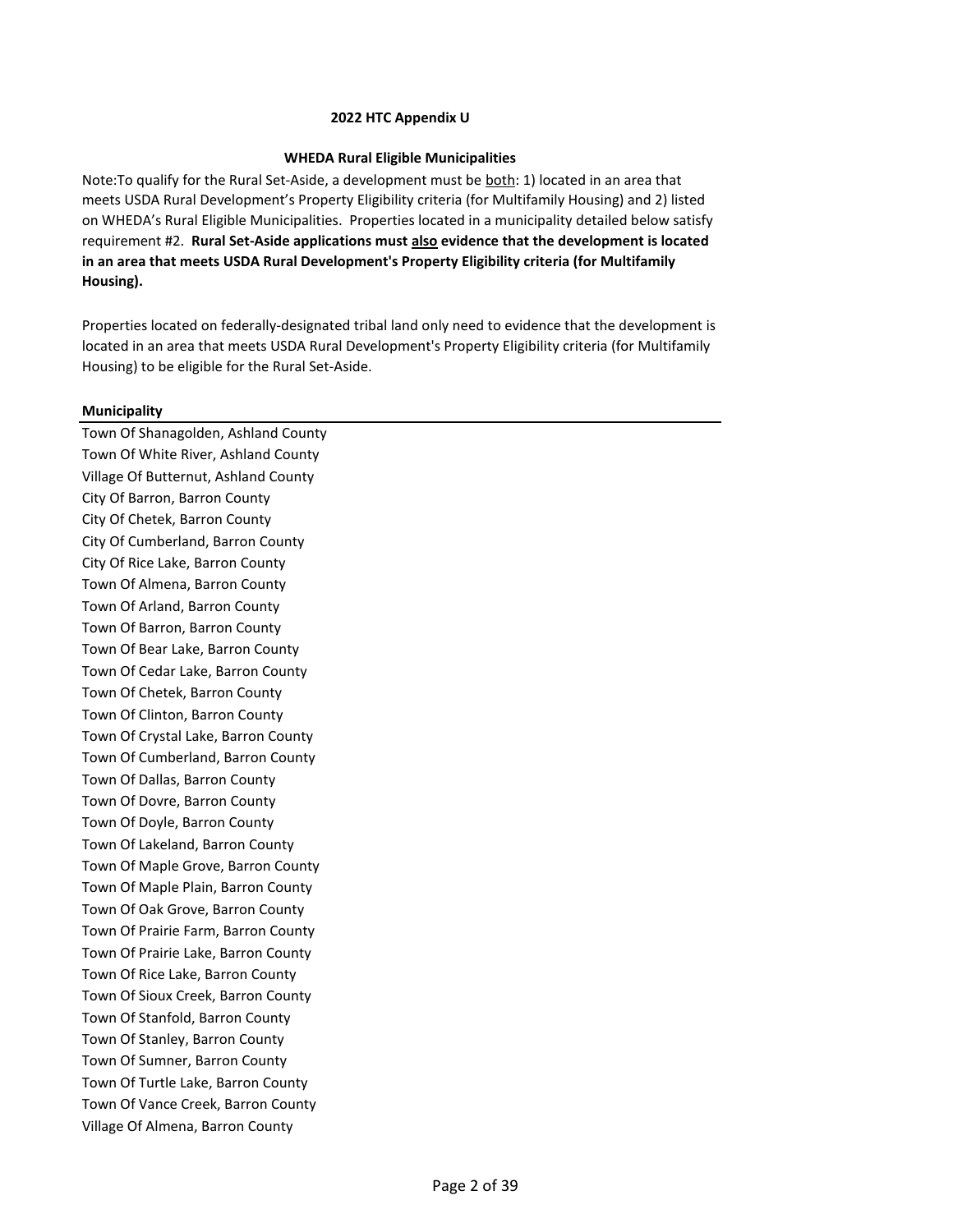# **WHEDA Rural Eligible Municipalities**

Note:To qualify for the Rural Set‐Aside, a development must be both: 1) located in an area that meets USDA Rural Development's Property Eligibility criteria (for Multifamily Housing) and 2) listed on WHEDA's Rural Eligible Municipalities. Properties located in a municipality detailed below satisfy requirement #2. **Rural Set-Aside applications must also evidence that the development is located in an area that meets USDA Rural Development's Property Eligibility criteria (for Multifamily Housing).**

Properties located on federally-designated tribal land only need to evidence that the development is located in an area that meets USDA Rural Development's Property Eligibility criteria (for Multifamily Housing) to be eligible for the Rural Set-Aside.

# **Municipality**

Village Of Cameron, Barron County Village Of Dallas, Barron County Village Of Haugen, Barron County Village Of New Auburn, Barron County Village Of Prairie Farm, Barron County Village Of Turtle Lake, Barron County City Of Ashland, Bayfield County City Of Bayfield, Bayfield County City Of Washburn, Bayfield County Town Of Barksdale, Bayfield County Town Of Barnes, Bayfield County Town Of Bayfield, Bayfield County Town Of Bayview, Bayfield County Town Of Bell, Bayfield County Town Of Cable, Bayfield County Town Of Clover, Bayfield County Town Of Delta, Bayfield County Town Of Drummond, Bayfield County Town Of Eileen, Bayfield County Town Of Grandview, Bayfield County Town Of Hughes, Bayfield County Town Of Iron River, Bayfield County Town Of Kelly, Bayfield County Town Of Keystone, Bayfield County Town Of Lincoln, Bayfield County Town Of Mason, Bayfield County Town Of Namakagon, Bayfield County Town Of Orienta, Bayfield County Town Of Oulu, Bayfield County Town Of Pilsen, Bayfield County Town Of Port Wing, Bayfield County Town Of Russell, Bayfield County Town Of Tripp, Bayfield County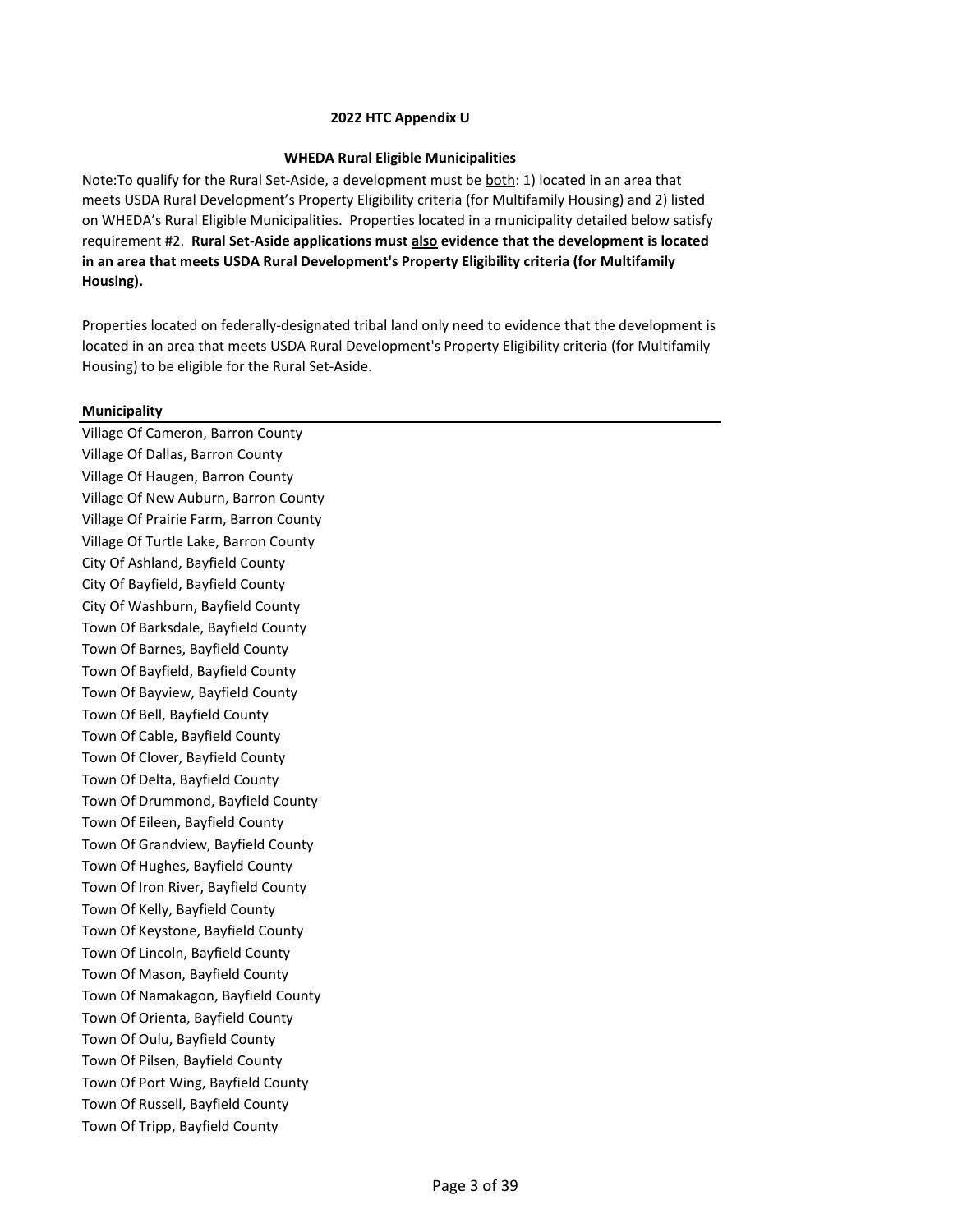## **WHEDA Rural Eligible Municipalities**

Note:To qualify for the Rural Set‐Aside, a development must be both: 1) located in an area that meets USDA Rural Development's Property Eligibility criteria (for Multifamily Housing) and 2) listed on WHEDA's Rural Eligible Municipalities. Properties located in a municipality detailed below satisfy requirement #2. **Rural Set-Aside applications must also evidence that the development is located in an area that meets USDA Rural Development's Property Eligibility criteria (for Multifamily Housing).**

Properties located on federally-designated tribal land only need to evidence that the development is located in an area that meets USDA Rural Development's Property Eligibility criteria (for Multifamily Housing) to be eligible for the Rural Set-Aside.

### **Municipality**

Town Of Washburn, Bayfield County Village Of Mason, Bayfield County City Of Alma, Buffalo County City Of Buffalo City, Buffalo County City Of Fountain City, Buffalo County Town Of Alma, Buffalo County Town Of Belvidere, Buffalo County Town Of Buffalo, Buffalo County Town Of Cross, Buffalo County Town Of Gilmanton, Buffalo County Town Of Glencoe, Buffalo County Town Of Lincoln, Buffalo County Town Of Maxville, Buffalo County Town Of Milton, Buffalo County Town Of Modena, Buffalo County Town Of Montana, Buffalo County Town Of Nelson, Buffalo County Town Of Waumandee, Buffalo County Village Of Cochrane, Buffalo County Village Of Nelson, Buffalo County Town Of Anderson, Burnett County Town Of Blaine, Burnett County Town Of Daniels, Burnett County Town Of Dewey, Burnett County Town Of Grantsburg, Burnett County Town Of Jackson, Burnett County Town Of La Follette, Burnett County Town Of Lincoln, Burnett County Town Of Meenon, Burnett County Town Of Oakland, Burnett County Town Of Roosevelt, Burnett County Town Of Rusk, Burnett County Town Of Sand Lake, Burnett County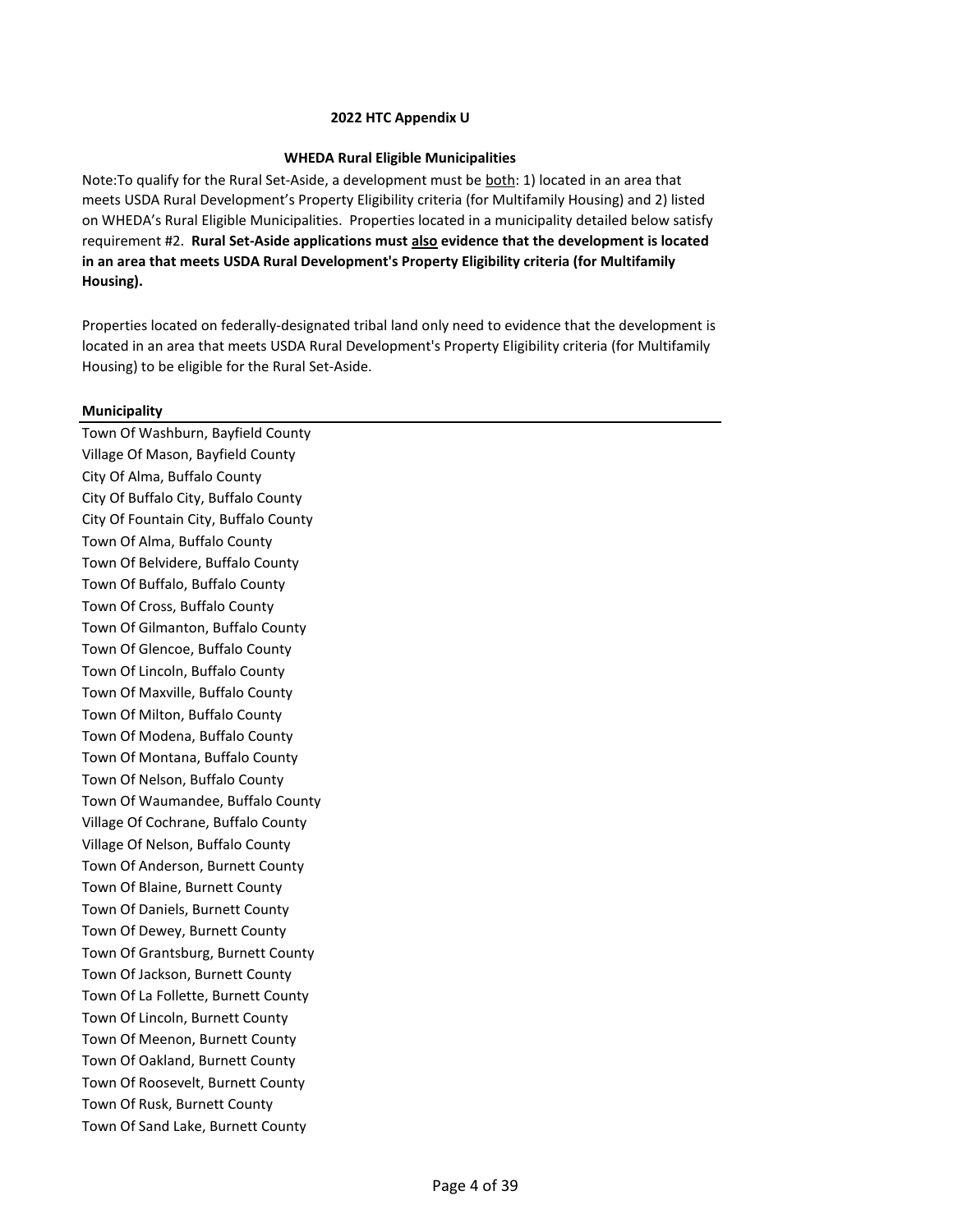# **WHEDA Rural Eligible Municipalities**

Note:To qualify for the Rural Set‐Aside, a development must be both: 1) located in an area that meets USDA Rural Development's Property Eligibility criteria (for Multifamily Housing) and 2) listed on WHEDA's Rural Eligible Municipalities. Properties located in a municipality detailed below satisfy requirement #2. **Rural Set-Aside applications must also evidence that the development is located in an area that meets USDA Rural Development's Property Eligibility criteria (for Multifamily Housing).**

Properties located on federally-designated tribal land only need to evidence that the development is located in an area that meets USDA Rural Development's Property Eligibility criteria (for Multifamily Housing) to be eligible for the Rural Set-Aside.

# **Municipality**

Town Of Scott, Burnett County Town Of Siren, Burnett County Town Of Swiss, Burnett County Town Of Trade Lake, Burnett County Town Of Union, Burnett County Town Of Webb Lake, Burnett County Town Of West Marshland, Burnett County Town Of Wood River, Burnett County Village Of Grantsburg, Burnett County Village Of Siren, Burnett County Village Of Webster, Burnett County City Of Kiel, Calumet County City Of Cornell, Chippewa County City Of Stanley, Chippewa County Town Of Birch Creek, Chippewa County Town Of Cleveland, Chippewa County Town Of Colburn, Chippewa County Town Of Delmar, Chippewa County Town Of Estella, Chippewa County Town Of Lake Holcombe, Chippewa County Town Of Ruby, Chippewa County Town Of Sampson, Chippewa County Village Of New Auburn, Chippewa County City Of Abbotsford, Clark County City Of Colby, Clark County City Of Greenwood, Clark County City Of Loyal, Clark County City Of Neillsville, Clark County City Of Owen, Clark County City Of Stanley, Clark County City Of Thorp, Clark County Town Of Beaver, Clark County Town Of Butler, Clark County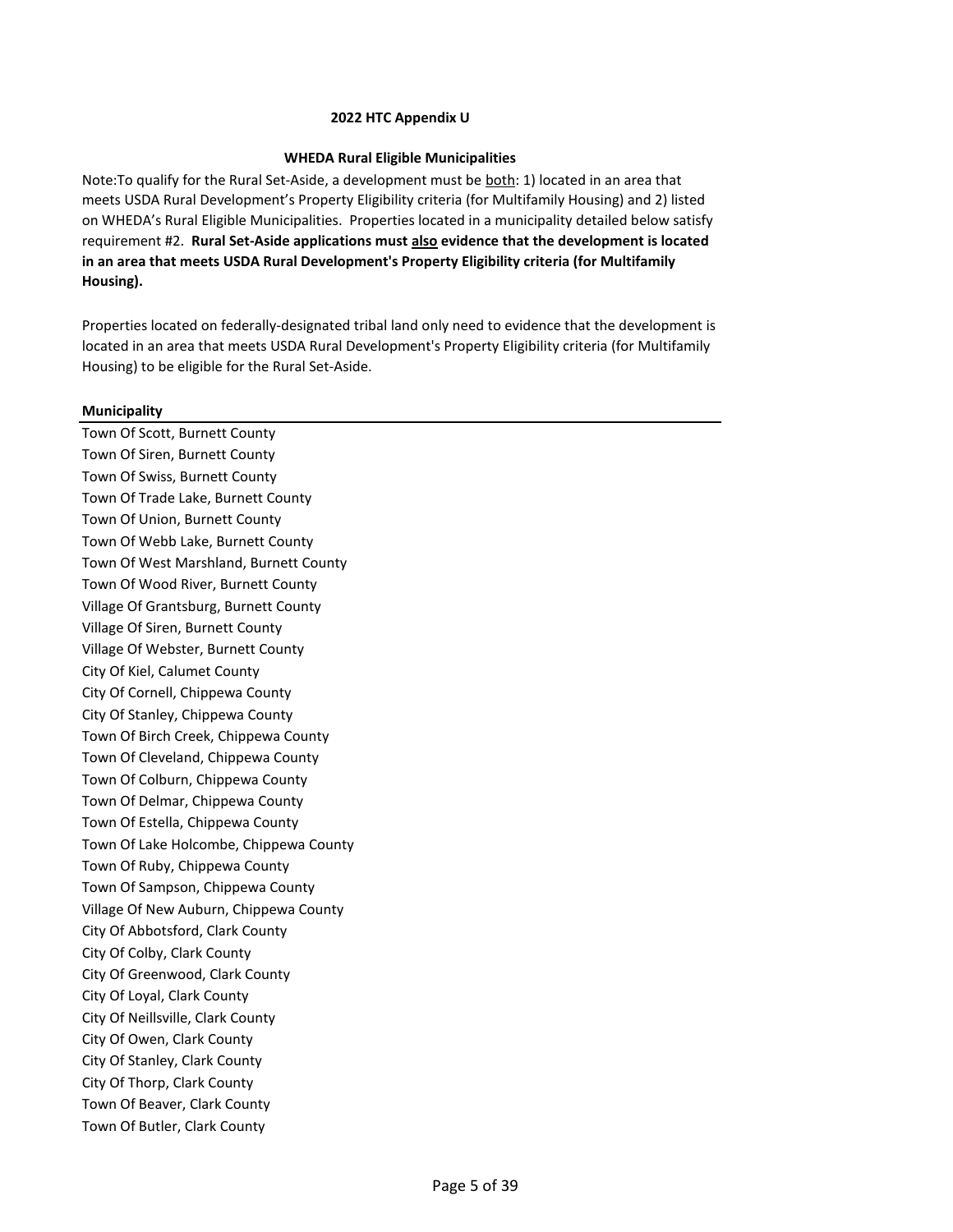# **WHEDA Rural Eligible Municipalities**

Note:To qualify for the Rural Set‐Aside, a development must be both: 1) located in an area that meets USDA Rural Development's Property Eligibility criteria (for Multifamily Housing) and 2) listed on WHEDA's Rural Eligible Municipalities. Properties located in a municipality detailed below satisfy requirement #2. **Rural Set-Aside applications must also evidence that the development is located in an area that meets USDA Rural Development's Property Eligibility criteria (for Multifamily Housing).**

Properties located on federally-designated tribal land only need to evidence that the development is located in an area that meets USDA Rural Development's Property Eligibility criteria (for Multifamily Housing) to be eligible for the Rural Set-Aside.

# **Municipality**

Town Of Colby, Clark County Town Of Dewhurst, Clark County Town Of Eaton, Clark County Town Of Foster, Clark County Town Of Fremont, Clark County Town Of Grant, Clark County Town Of Green Grove, Clark County Town Of Hendren, Clark County Town Of Hewett, Clark County Town Of Hixon, Clark County Town Of Hoard, Clark County Town Of Levis, Clark County Town Of Longwood, Clark County Town Of Loyal, Clark County Town Of Lynn, Clark County Town Of Mayville, Clark County Town Of Mead, Clark County Town Of Mentor, Clark County Town Of Pine Valley, Clark County Town Of Reseburg, Clark County Town Of Seif, Clark County Town Of Sherman, Clark County Town Of Sherwood, Clark County Town Of Thorp, Clark County Town Of Unity, Clark County Town Of Warner, Clark County Town Of Washburn, Clark County Town Of Weston, Clark County Town Of Withee, Clark County Town Of Worden, Clark County Town Of York, Clark County Village Of Curtiss, Clark County Village Of Dorchester, Clark County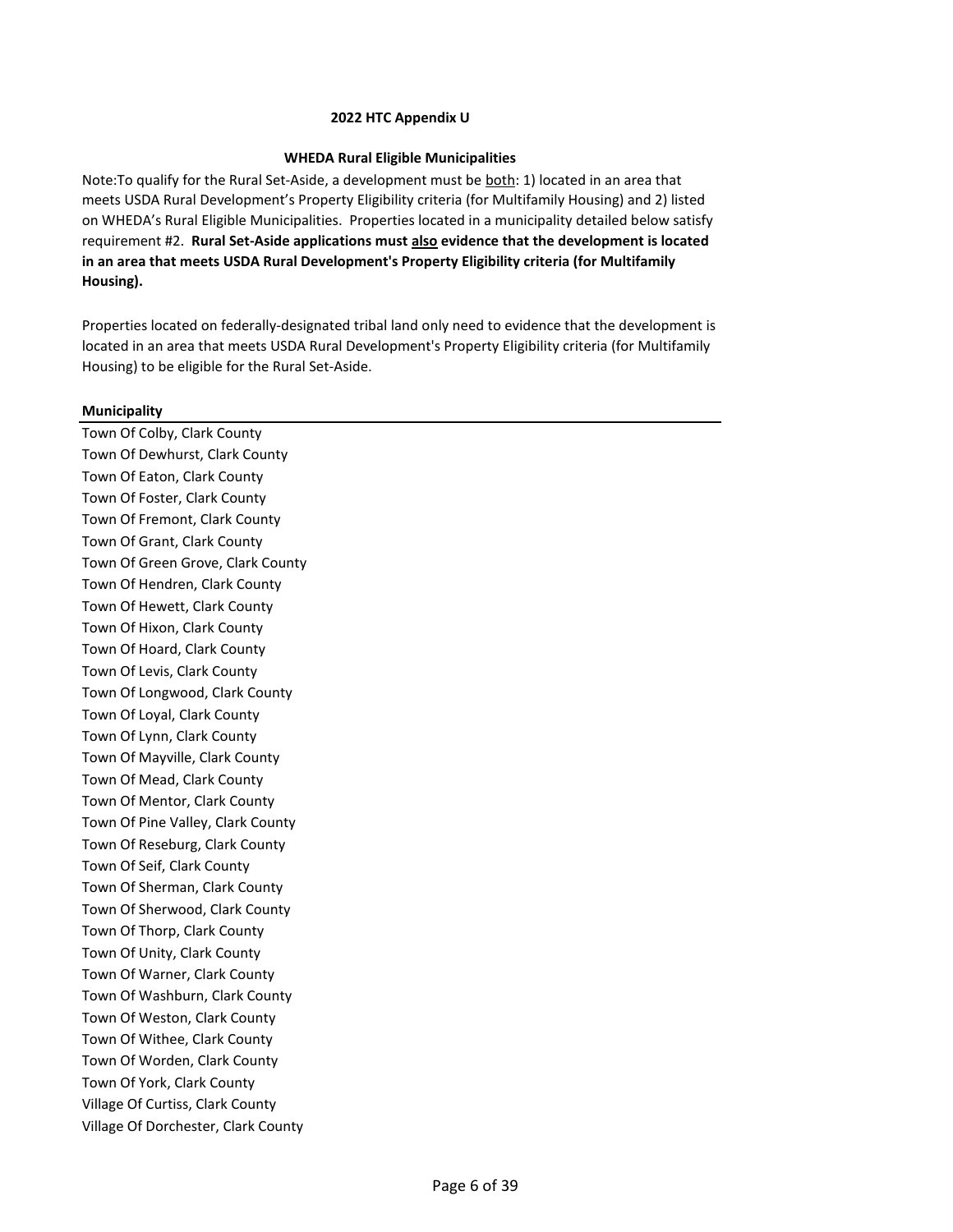## **WHEDA Rural Eligible Municipalities**

Note:To qualify for the Rural Set‐Aside, a development must be both: 1) located in an area that meets USDA Rural Development's Property Eligibility criteria (for Multifamily Housing) and 2) listed on WHEDA's Rural Eligible Municipalities. Properties located in a municipality detailed below satisfy requirement #2. **Rural Set-Aside applications must also evidence that the development is located in an area that meets USDA Rural Development's Property Eligibility criteria (for Multifamily Housing).**

Properties located on federally-designated tribal land only need to evidence that the development is located in an area that meets USDA Rural Development's Property Eligibility criteria (for Multifamily Housing) to be eligible for the Rural Set-Aside.

# **Municipality**

Village Of Granton, Clark County Village Of Unity, Clark County Village Of Withee, Clark County City Of Columbus, Columbia County City Of Wisconsin Dells, Columbia County Town Of Caledonia, Columbia County Town Of Courtland, Columbia County Town Of Fort Winnebago, Columbia County Town Of Fountain Prairie, Columbia County Town Of Lewiston, Columbia County Town Of Marcellon, Columbia County Town Of Newport, Columbia County Town Of Otsego, Columbia County Town Of Pacific, Columbia County Town Of Randolph, Columbia County Town Of Scott, Columbia County Town Of Springvale, Columbia County Town Of Wyocena, Columbia County Village Of Cambria, Columbia County Village Of Doylestown, Columbia County Village Of Fall River, Columbia County Village Of Friesland, Columbia County Village Of Pardeeville, Columbia County Village Of Randolph, Columbia County Village Of Rio, Columbia County Village Of Wyocena, Columbia County City Of Prairie Du Chien, Crawford County Town Of Bridgeport, Crawford County Town Of Clayton, Crawford County Town Of Eastman, Crawford County Town Of Freeman, Crawford County Town Of Haney, Crawford County Town Of Marietta, Crawford County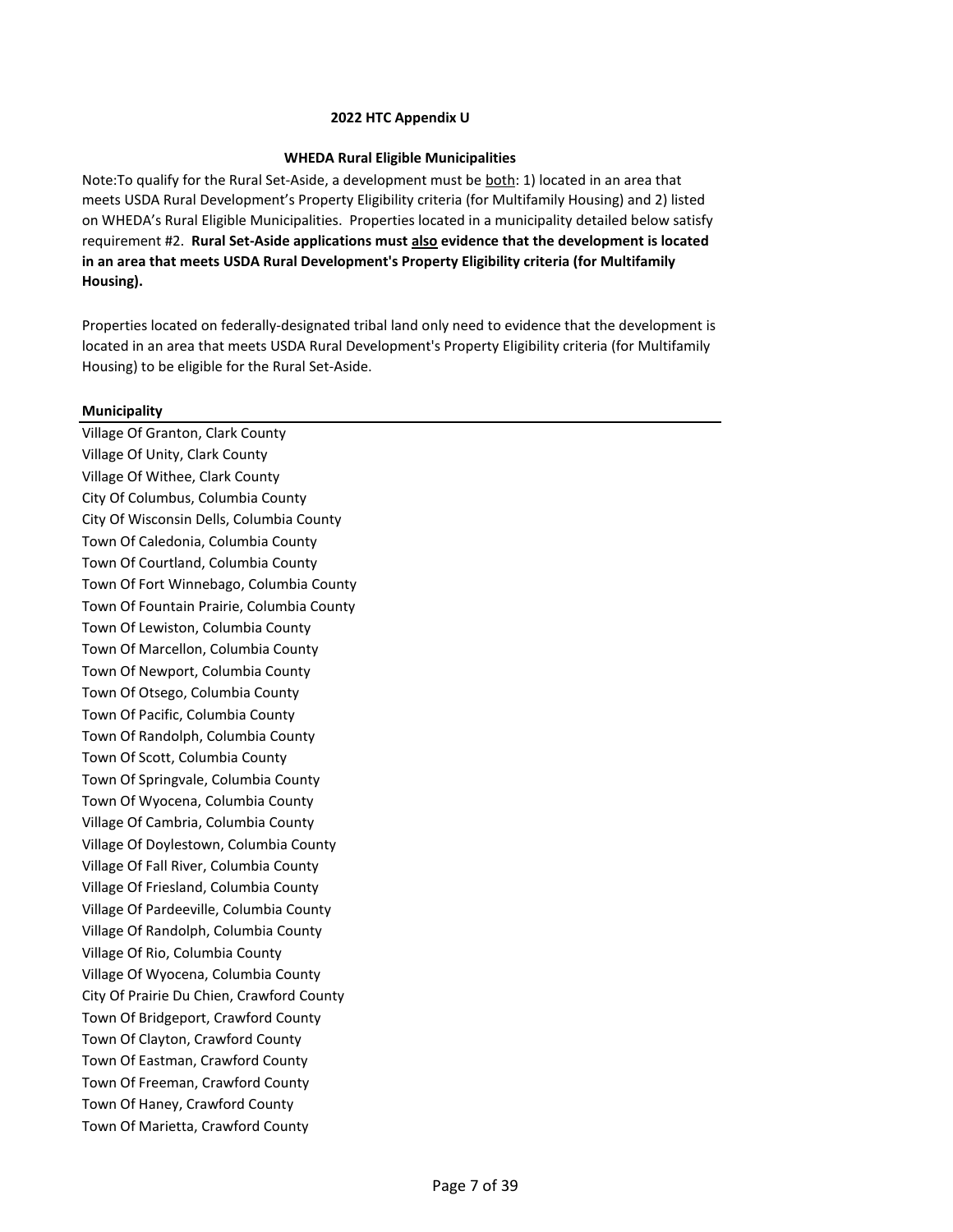# **WHEDA Rural Eligible Municipalities**

Note:To qualify for the Rural Set‐Aside, a development must be both: 1) located in an area that meets USDA Rural Development's Property Eligibility criteria (for Multifamily Housing) and 2) listed on WHEDA's Rural Eligible Municipalities. Properties located in a municipality detailed below satisfy requirement #2. **Rural Set-Aside applications must also evidence that the development is located in an area that meets USDA Rural Development's Property Eligibility criteria (for Multifamily Housing).**

Properties located on federally-designated tribal land only need to evidence that the development is located in an area that meets USDA Rural Development's Property Eligibility criteria (for Multifamily Housing) to be eligible for the Rural Set-Aside.

# **Municipality**

Town Of Prairie Du Chien, Crawford County Town Of Scott, Crawford County Town Of Seneca, Crawford County Town Of Utica, Crawford County Town Of Wauzeka, Crawford County Village Of Bell Center, Crawford County Village Of De Soto, Crawford County Village Of Eastman, Crawford County Village Of Ferryville, Crawford County Village Of Gays Mills, Crawford County Village Of Lynxville, Crawford County Village Of Mount Sterling, Crawford County Village Of Soldiers Grove, Crawford County Village Of Steuben, Crawford County Village Of Wauzeka, Crawford County City Of Columbus, Dodge County City Of Fox Lake, Dodge County City Of Horicon, Dodge County City Of Juneau, Dodge County City Of Mayville, Dodge County Town Of Beaver Dam, Dodge County Town Of Burnett, Dodge County Town Of Calamus, Dodge County Town Of Chester, Dodge County Town Of Clyman, Dodge County Town Of Elba, Dodge County Town Of Emmet, Dodge County Town Of Fox Lake, Dodge County Town Of Herman, Dodge County Town Of Hubbard, Dodge County Town Of Hustisford, Dodge County Town Of Leroy, Dodge County Town Of Lomira, Dodge County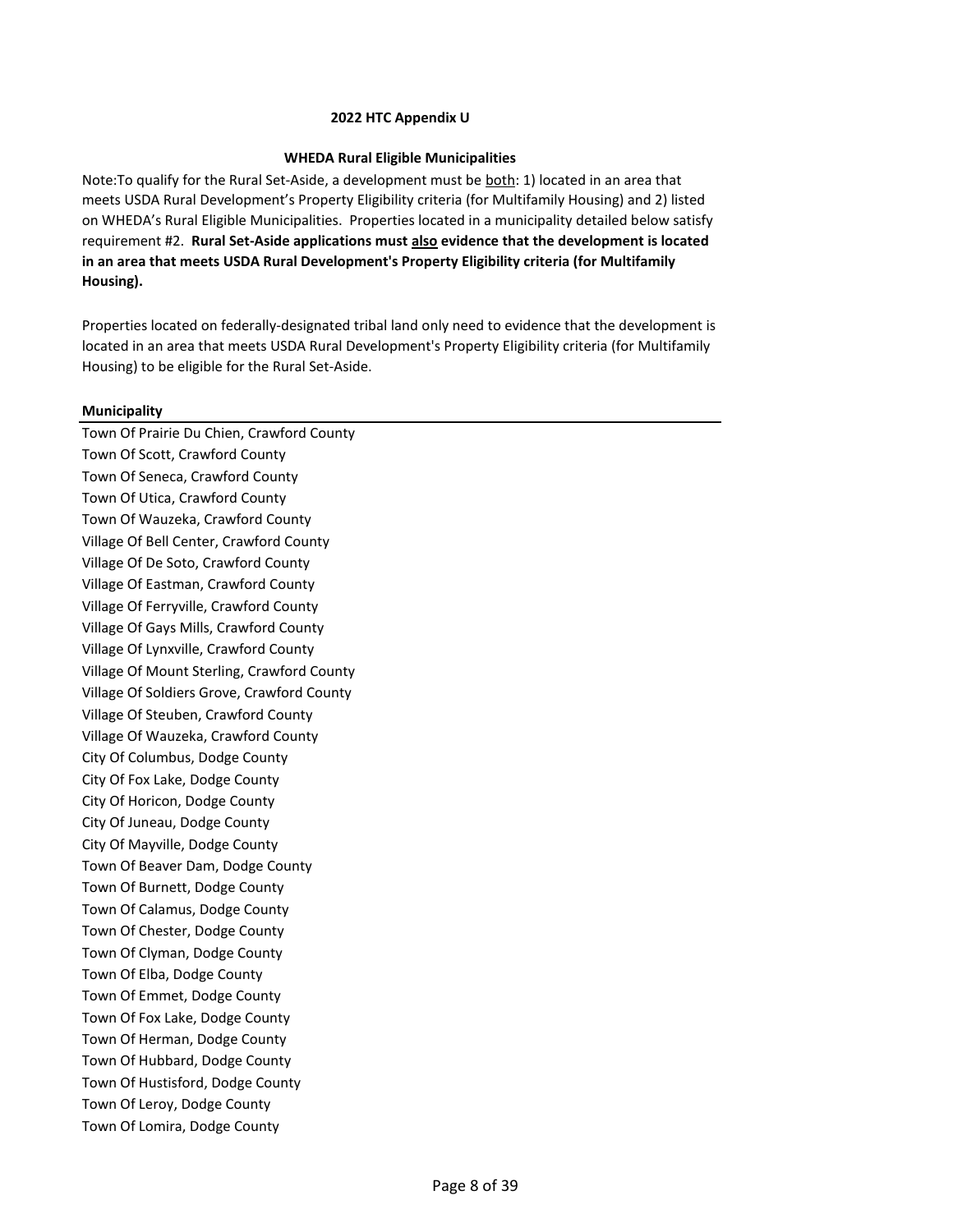## **WHEDA Rural Eligible Municipalities**

Note:To qualify for the Rural Set‐Aside, a development must be both: 1) located in an area that meets USDA Rural Development's Property Eligibility criteria (for Multifamily Housing) and 2) listed on WHEDA's Rural Eligible Municipalities. Properties located in a municipality detailed below satisfy requirement #2. **Rural Set-Aside applications must also evidence that the development is located in an area that meets USDA Rural Development's Property Eligibility criteria (for Multifamily Housing).**

Properties located on federally-designated tribal land only need to evidence that the development is located in an area that meets USDA Rural Development's Property Eligibility criteria (for Multifamily Housing) to be eligible for the Rural Set-Aside.

# **Municipality**

Town Of Lowell, Dodge County Town Of Oak Grove, Dodge County Town Of Shields, Dodge County Town Of Theresa, Dodge County Town Of Trenton, Dodge County Town Of Westford, Dodge County Village Of Brownsville, Dodge County Village Of Clyman, Dodge County Village Of Hustisford, Dodge County Village Of Iron Ridge, Dodge County Village Of Kekoskee, Dodge County Village Of Lomira, Dodge County Village Of Lowell, Dodge County Village Of Neosho, Dodge County Village Of Randolph, Dodge County Village Of Reeseville, Dodge County Village Of Theresa, Dodge County City Of Sturgeon Bay, Door County Town Of Baileys Harbor, Door County Town Of Clay Banks, Door County Town Of Egg Harbor, Door County Town Of Forestville, Door County Town Of Gardner, Door County Town Of Gibraltar, Door County Town Of Jacksonport, Door County Town Of Liberty Grove, Door County Town Of Nasewaupee, Door County Town Of Sevastopol, Door County Town Of Sturgeon Bay, Door County Town Of Washington, Door County Village Of Egg Harbor, Door County Village Of Ephraim, Door County Village Of Forestville, Door County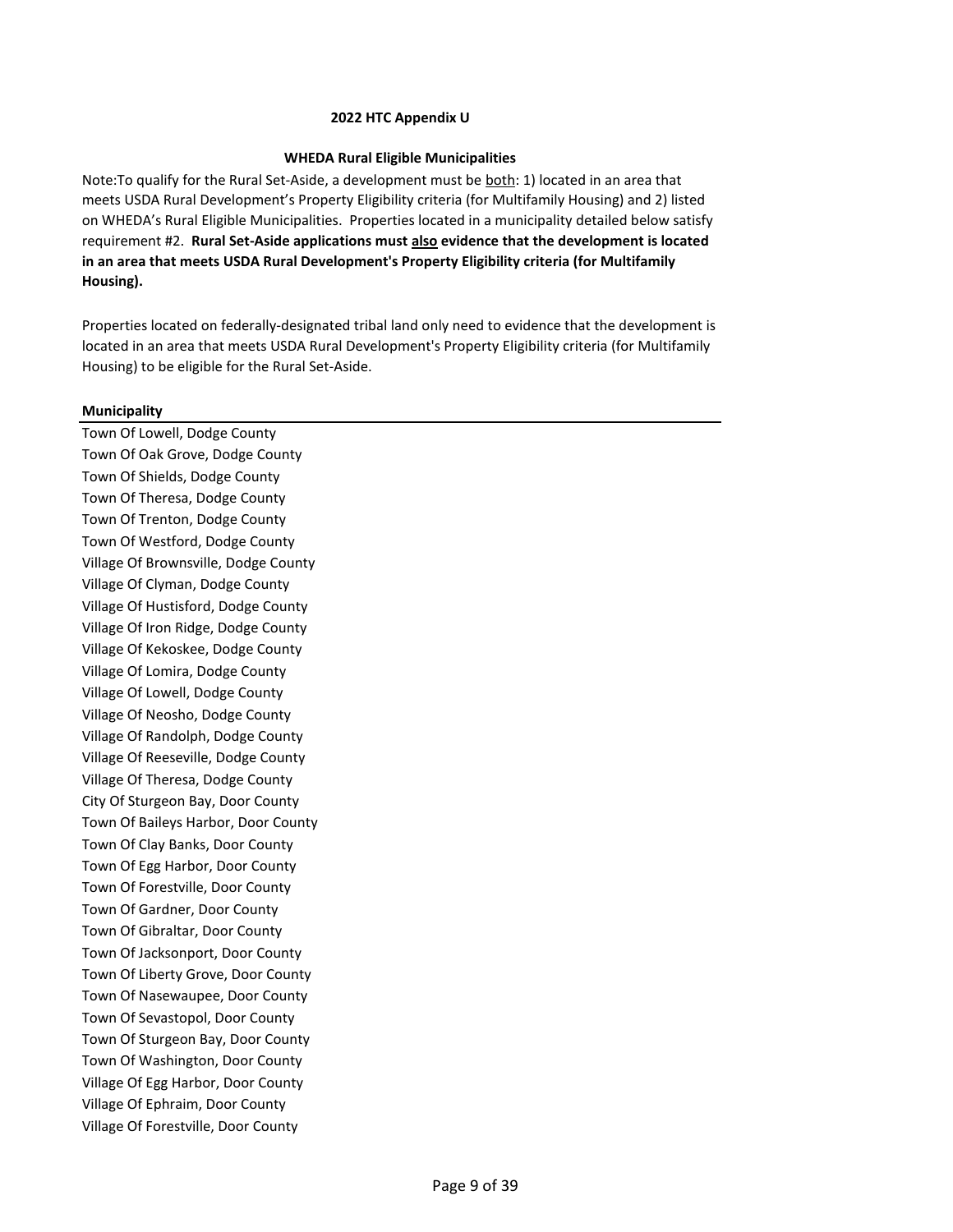## **WHEDA Rural Eligible Municipalities**

Note:To qualify for the Rural Set‐Aside, a development must be both: 1) located in an area that meets USDA Rural Development's Property Eligibility criteria (for Multifamily Housing) and 2) listed on WHEDA's Rural Eligible Municipalities. Properties located in a municipality detailed below satisfy requirement #2. **Rural Set-Aside applications must also evidence that the development is located in an area that meets USDA Rural Development's Property Eligibility criteria (for Multifamily Housing).**

Properties located on federally-designated tribal land only need to evidence that the development is located in an area that meets USDA Rural Development's Property Eligibility criteria (for Multifamily Housing) to be eligible for the Rural Set-Aside.

# **Municipality**

Village Of Sister Bay, Door County Town Of Bennett, Douglas County Town Of Brule, Douglas County Town Of Dairyland, Douglas County Town Of Gordon, Douglas County Town Of Highland, Douglas County Town Of Solon Springs, Douglas County Town Of Wascott, Douglas County Village Of Lake Nebagamon, Douglas County Village Of Solon Springs, Douglas County Town Of Eau Galle, Dunn County Town Of Hay River, Dunn County Town Of Lucas, Dunn County Town Of New Haven, Dunn County Town Of Sand Creek, Dunn County Town Of Sheridan, Dunn County Town Of Sherman, Dunn County Town Of Stanton, Dunn County Town Of Tiffany, Dunn County Town Of Weston, Dunn County Town Of Wilson, Dunn County Village Of Boyceville, Dunn County Village Of Downing, Dunn County Village Of Knapp, Dunn County Village Of Ridgeland, Dunn County Village Of Wheeler, Dunn County Town Of Fairchild, Eau Claire County Village Of Fairchild, Eau Claire County Town Of Aurora, Florence County Town Of Commonwealth, Florence County Town Of Fence, Florence County Town Of Fern, Florence County Town Of Florence, Florence County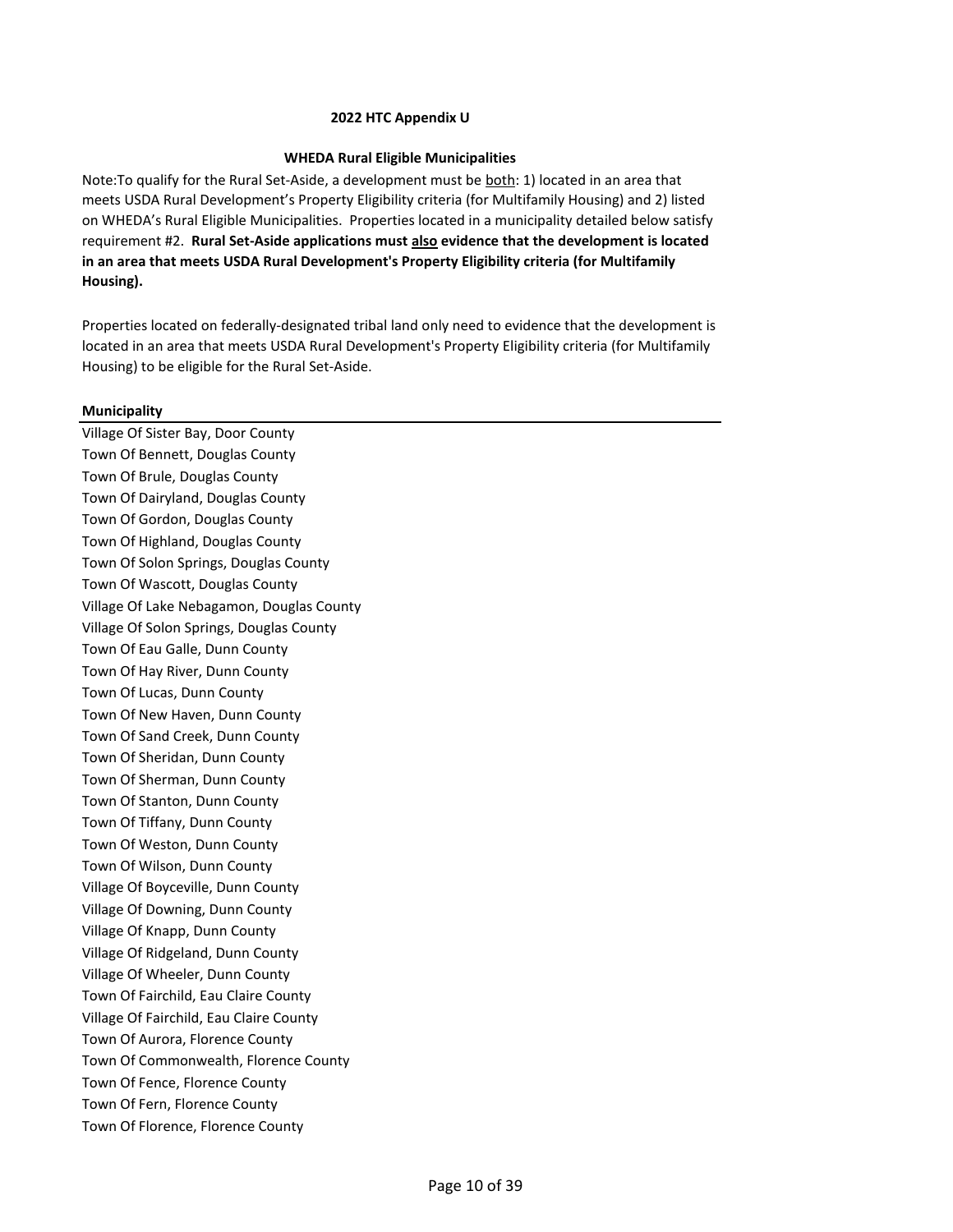## **WHEDA Rural Eligible Municipalities**

Note:To qualify for the Rural Set‐Aside, a development must be both: 1) located in an area that meets USDA Rural Development's Property Eligibility criteria (for Multifamily Housing) and 2) listed on WHEDA's Rural Eligible Municipalities. Properties located in a municipality detailed below satisfy requirement #2. **Rural Set-Aside applications must also evidence that the development is located in an area that meets USDA Rural Development's Property Eligibility criteria (for Multifamily Housing).**

Properties located on federally-designated tribal land only need to evidence that the development is located in an area that meets USDA Rural Development's Property Eligibility criteria (for Multifamily Housing) to be eligible for the Rural Set-Aside.

# **Municipality**

Town Of Homestead, Florence County Town Of Long Lake, Florence County Town Of Tipler, Florence County Town Of Alto, Fond Du Lac County Town Of Ashford, Fond Du Lac County Town Of Auburn, Fond Du Lac County Town Of Eden, Fond Du Lac County Town Of Osceola, Fond Du Lac County Village Of Campbellsport, Fond Du Lac County Village Of Kewaskum, Fond Du Lac County City Of Crandon, Forest County Town Of Alvin, Forest County Town Of Argonne, Forest County Town Of Armstrong Creek, Forest County Town Of Blackwell, Forest County Town Of Caswell, Forest County Town Of Crandon, Forest County Town Of Freedom, Forest County Town Of Hiles, Forest County Town Of Laona, Forest County Town Of Lincoln, Forest County Town Of Nashville, Forest County Town Of Popple River, Forest County Town Of Ross, Forest County Town Of Wabeno, Forest County City Of Boscobel, Grant County City Of Fennimore, Grant County Town Of Bloomington, Grant County Town Of Boscobel, Grant County Town Of Castle Rock, Grant County Town Of Clifton, Grant County Town Of Fennimore, Grant County Town Of Glen Haven, Grant County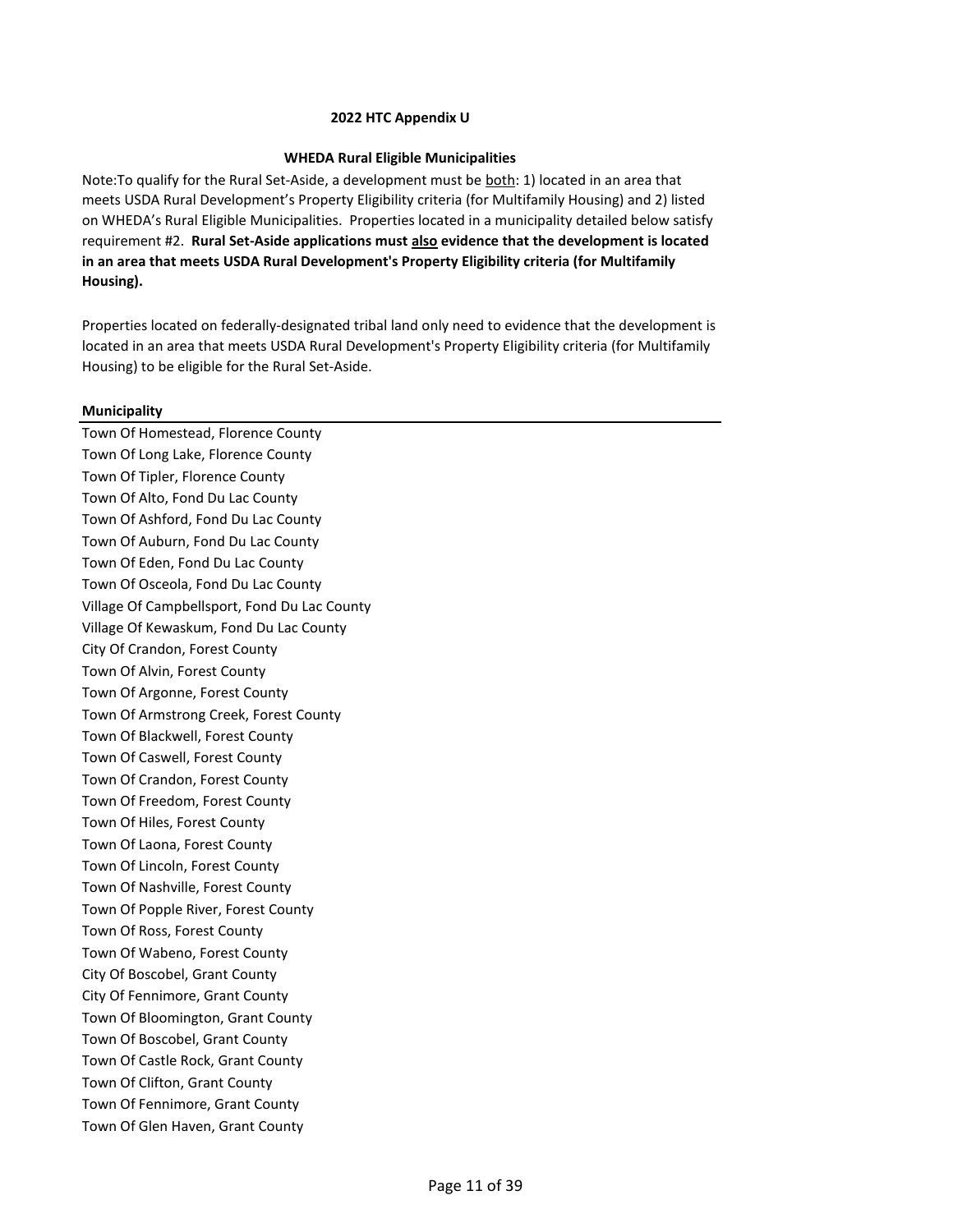## **WHEDA Rural Eligible Municipalities**

Note:To qualify for the Rural Set‐Aside, a development must be both: 1) located in an area that meets USDA Rural Development's Property Eligibility criteria (for Multifamily Housing) and 2) listed on WHEDA's Rural Eligible Municipalities. Properties located in a municipality detailed below satisfy requirement #2. **Rural Set-Aside applications must also evidence that the development is located in an area that meets USDA Rural Development's Property Eligibility criteria (for Multifamily Housing).**

Properties located on federally-designated tribal land only need to evidence that the development is located in an area that meets USDA Rural Development's Property Eligibility criteria (for Multifamily Housing) to be eligible for the Rural Set-Aside.

# **Municipality**

Town Of Hickory Grove, Grant County Town Of Liberty, Grant County Town Of Little Grant, Grant County Town Of Marion, Grant County Town Of Millville, Grant County Town Of Mount Hope, Grant County Town Of Mount Ida, Grant County Town Of Muscoda, Grant County Town Of North Lancaster, Grant County Town Of Patch Grove, Grant County Town Of Watterstown, Grant County Town Of Wingville, Grant County Town Of Woodman, Grant County Town Of Wyalusing, Grant County Village Of Bagley, Grant County Village Of Bloomington, Grant County Village Of Blue River, Grant County Village Of Livingston, Grant County Village Of Montfort, Grant County Village Of Mount Hope, Grant County Village Of Muscoda, Grant County Village Of Patch Grove, Grant County Village Of Woodman, Grant County Town Of Adams, Green County Town Of Cadiz, Green County Town Of Clarno, Green County Town Of Jefferson, Green County Town Of Jordan, Green County Town Of Monroe, Green County Town Of Mount Pleasant, Green County Town Of Sylvester, Green County Town Of Washington, Green County Town Of York, Green County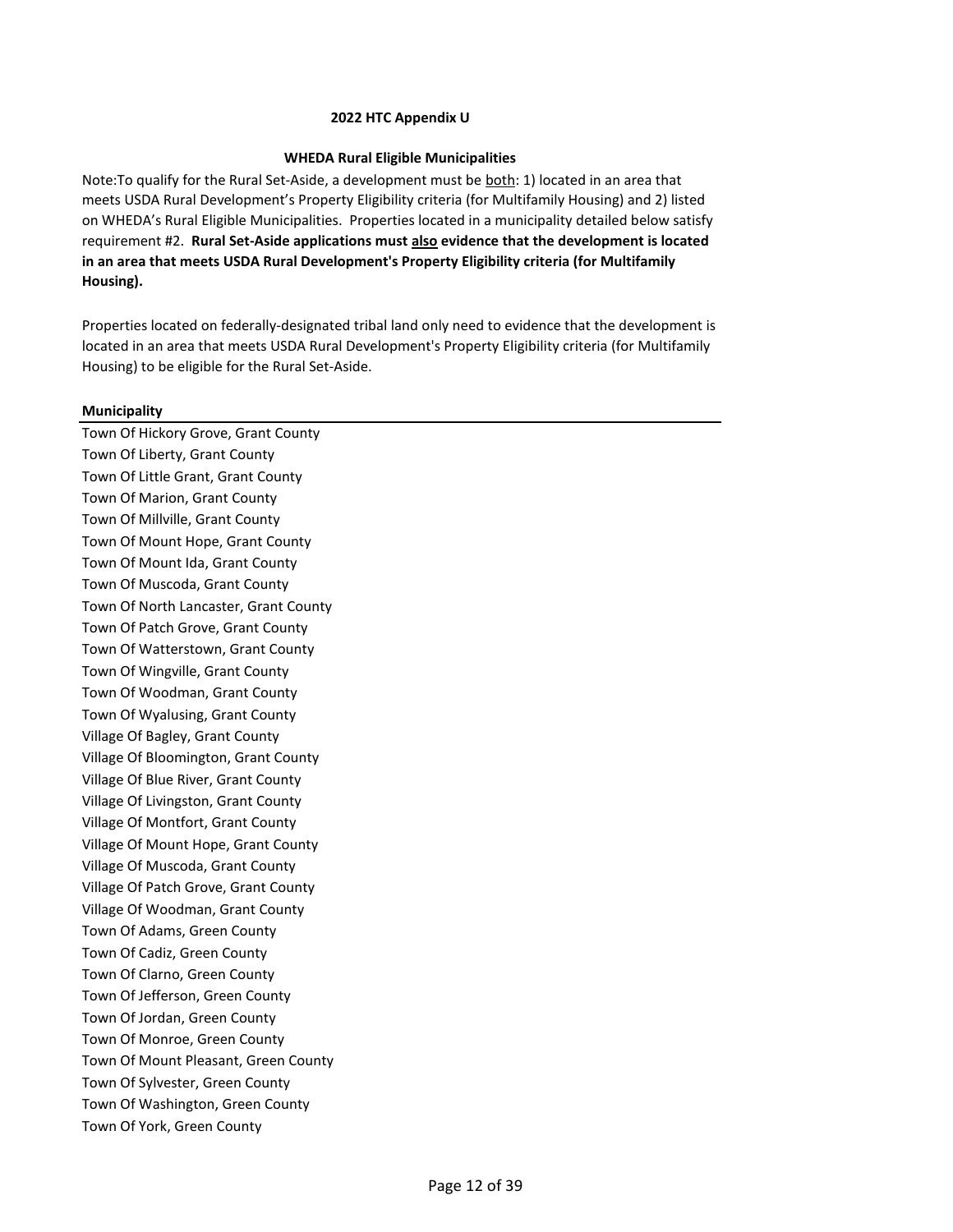## **WHEDA Rural Eligible Municipalities**

Note:To qualify for the Rural Set‐Aside, a development must be both: 1) located in an area that meets USDA Rural Development's Property Eligibility criteria (for Multifamily Housing) and 2) listed on WHEDA's Rural Eligible Municipalities. Properties located in a municipality detailed below satisfy requirement #2. **Rural Set-Aside applications must also evidence that the development is located in an area that meets USDA Rural Development's Property Eligibility criteria (for Multifamily Housing).**

Properties located on federally-designated tribal land only need to evidence that the development is located in an area that meets USDA Rural Development's Property Eligibility criteria (for Multifamily Housing) to be eligible for the Rural Set-Aside.

# **Municipality**

Village Of Browntown, Green County Village Of Monticello, Green County City Of Markesan, Green Lake County City Of Princeton, Green Lake County Town Of Green Lake, Green Lake County Town Of Kingston, Green Lake County Town Of Mackford, Green Lake County Town Of Manchester, Green Lake County Town Of Marquette, Green Lake County Town Of Princeton, Green Lake County Town Of Seneca, Green Lake County Town Of St. Marie, Green Lake County Village Of Kingston, Green Lake County Village Of Marquette, Green Lake County City Of Dodgeville, Iowa County City Of Mineral Point, Iowa County Town Of Arena, Iowa County Town Of Brigham, Iowa County Town Of Clyde, Iowa County Town Of Dodgeville, Iowa County Town Of Eden, Iowa County Town Of Highland, Iowa County Town Of Linden, Iowa County Town Of Mifflin, Iowa County Town Of Mineral Point, Iowa County Town Of Moscow, Iowa County Town Of Pulaski, Iowa County Town Of Ridgeway, Iowa County Town Of Waldwick, Iowa County Town Of Wyoming, Iowa County Village Of Arena, Iowa County Village Of Avoca, Iowa County Village Of Barneveld, Iowa County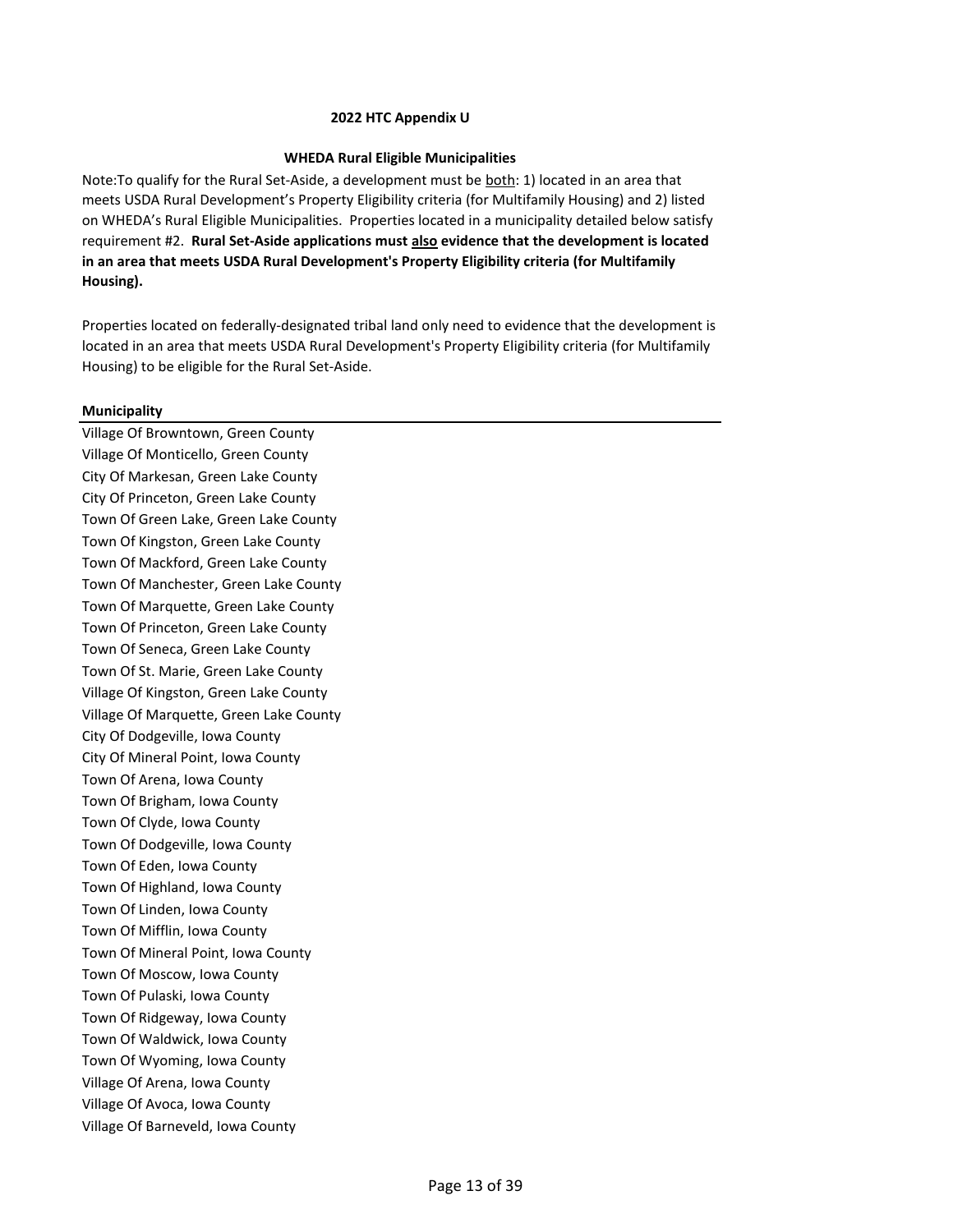## **WHEDA Rural Eligible Municipalities**

Note:To qualify for the Rural Set‐Aside, a development must be both: 1) located in an area that meets USDA Rural Development's Property Eligibility criteria (for Multifamily Housing) and 2) listed on WHEDA's Rural Eligible Municipalities. Properties located in a municipality detailed below satisfy requirement #2. **Rural Set-Aside applications must also evidence that the development is located in an area that meets USDA Rural Development's Property Eligibility criteria (for Multifamily Housing).**

Properties located on federally-designated tribal land only need to evidence that the development is located in an area that meets USDA Rural Development's Property Eligibility criteria (for Multifamily Housing) to be eligible for the Rural Set-Aside.

### **Municipality**

Village Of Blanchardville, Iowa County Village Of Cobb, Iowa County Village Of Highland, Iowa County Village Of Hollandale, Iowa County Village Of Linden, Iowa County Village Of Livingston, Iowa County Village Of Montfort, Iowa County Village Of Muscoda, Iowa County Village Of Rewey, Iowa County Village Of Ridgeway, Iowa County City Of Hurley, Iron County City Of Montreal, Iron County Town Of Anderson, Iron County Town Of Carey, Iron County Town Of Gurney, Iron County Town Of Kimball, Iron County Town Of Knight, Iron County Town Of Mercer, Iron County Town Of Oma, Iron County Town Of Pence, Iron County Town Of Saxon, Iron County Town Of Sherman, Iron County City Of Black River Falls, Jackson County Town Of Adams, Jackson County Town Of Albion, Jackson County Town Of Alma, Jackson County Town Of Bear Bluff, Jackson County Town Of Brockway, Jackson County Town Of City Point, Jackson County Town Of Cleveland, Jackson County Town Of Curran, Jackson County Town Of Franklin, Jackson County Town Of Garden Valley, Jackson County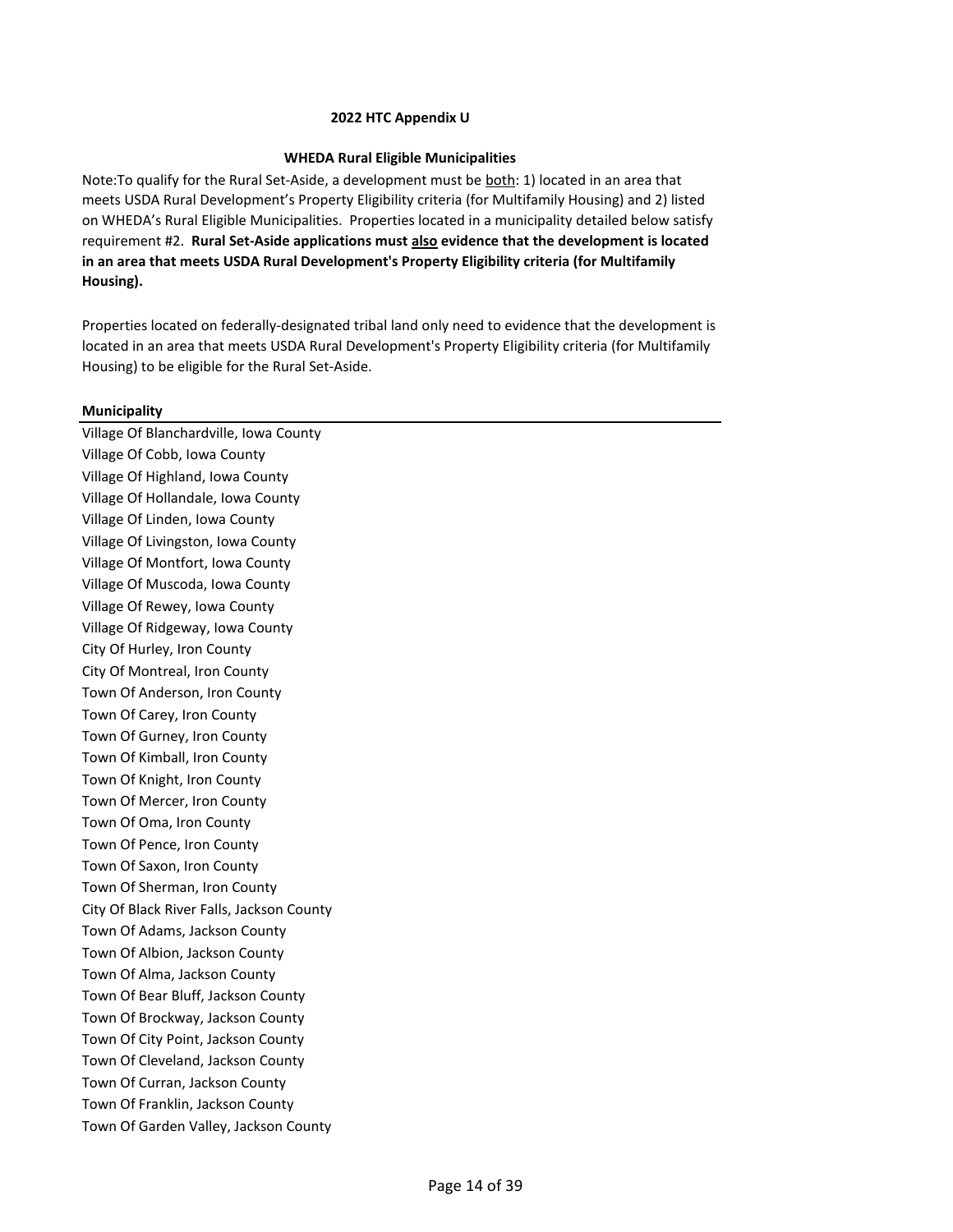## **WHEDA Rural Eligible Municipalities**

Note:To qualify for the Rural Set‐Aside, a development must be both: 1) located in an area that meets USDA Rural Development's Property Eligibility criteria (for Multifamily Housing) and 2) listed on WHEDA's Rural Eligible Municipalities. Properties located in a municipality detailed below satisfy requirement #2. **Rural Set-Aside applications must also evidence that the development is located in an area that meets USDA Rural Development's Property Eligibility criteria (for Multifamily Housing).**

Properties located on federally-designated tribal land only need to evidence that the development is located in an area that meets USDA Rural Development's Property Eligibility criteria (for Multifamily Housing) to be eligible for the Rural Set-Aside.

# **Municipality**

Town Of Garfield, Jackson County Town Of Hixton, Jackson County Town Of Irving, Jackson County Town Of Knapp, Jackson County Town Of Komensky, Jackson County Town Of Manchester, Jackson County Town Of Millston, Jackson County Town Of Northfield, Jackson County Town Of Springfield, Jackson County Village Of Alma Center, Jackson County Village Of Hixton, Jackson County Village Of Merrillan, Jackson County Village Of Taylor, Jackson County Town Of Aztalan, Jefferson County Town Of Milford, Jefferson County Town Of Watertown, Jefferson County Village Of Johnson Creek, Jefferson County City Of Elroy, Juneau County City Of Mauston, Juneau County City Of New Lisbon, Juneau County City Of Wisconsin Dells, Juneau County Town Of Armenia, Juneau County Town Of Clearfield, Juneau County Town Of Cutler, Juneau County Town Of Finley, Juneau County Town Of Fountain, Juneau County Town Of Germantown, Juneau County Town Of Kildare, Juneau County Town Of Kingston, Juneau County Town Of Lemonweir, Juneau County Town Of Lindina, Juneau County Town Of Lisbon, Juneau County Town Of Lyndon, Juneau County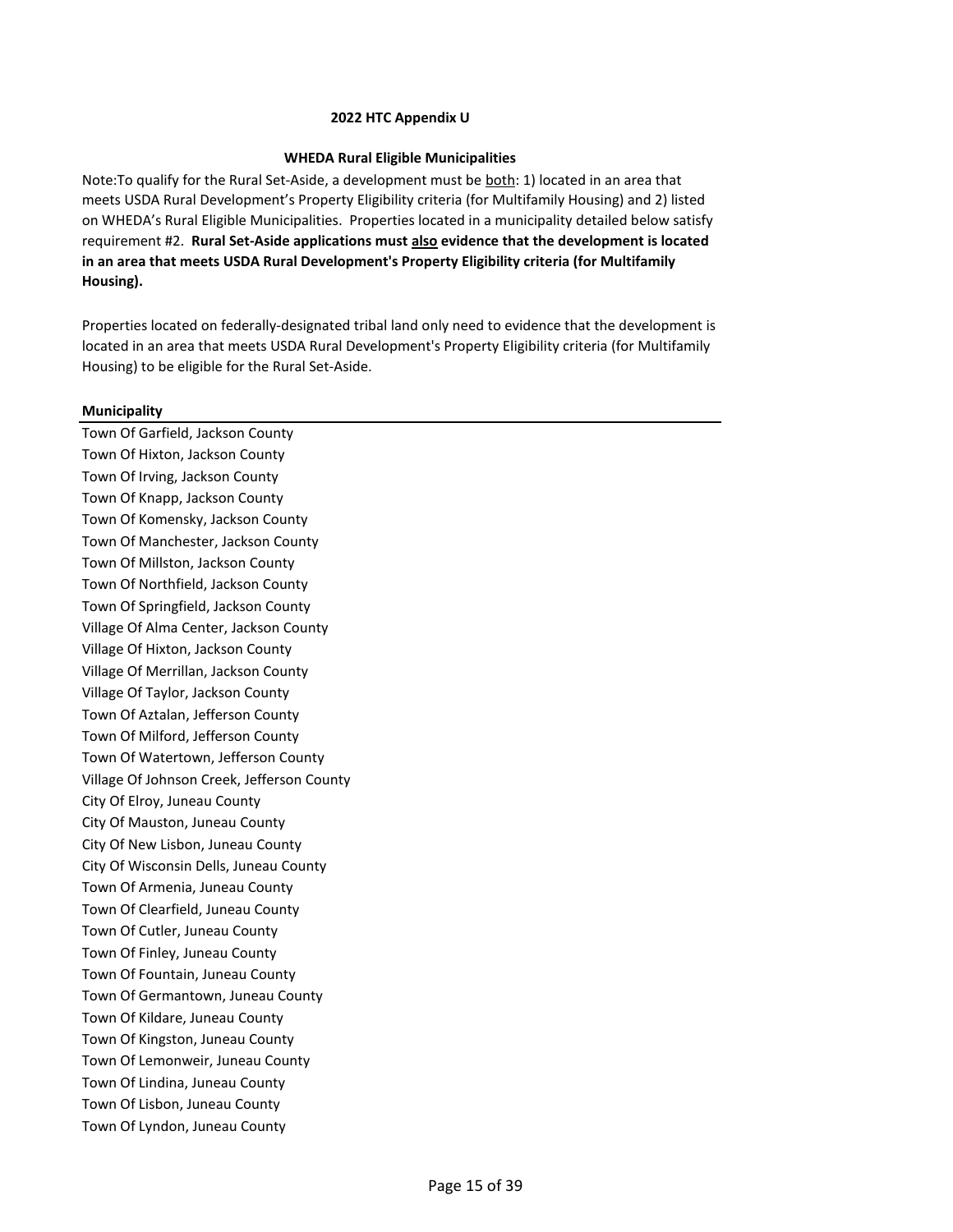## **WHEDA Rural Eligible Municipalities**

Note:To qualify for the Rural Set‐Aside, a development must be both: 1) located in an area that meets USDA Rural Development's Property Eligibility criteria (for Multifamily Housing) and 2) listed on WHEDA's Rural Eligible Municipalities. Properties located in a municipality detailed below satisfy requirement #2. **Rural Set-Aside applications must also evidence that the development is located in an area that meets USDA Rural Development's Property Eligibility criteria (for Multifamily Housing).**

Properties located on federally-designated tribal land only need to evidence that the development is located in an area that meets USDA Rural Development's Property Eligibility criteria (for Multifamily Housing) to be eligible for the Rural Set-Aside.

# **Municipality**

Town Of Marion, Juneau County Town Of Necedah, Juneau County Town Of Orange, Juneau County Town Of Plymouth, Juneau County Town Of Seven Mile Creek, Juneau County Town Of Summit, Juneau County Town Of Wonewoc, Juneau County Village Of Camp Douglas, Juneau County Village Of Hustler, Juneau County Village Of Lyndon Station, Juneau County Village Of Necedah, Juneau County Village Of Union Center, Juneau County Village Of Wonewoc, Juneau County City Of Algoma, Kewaunee County Town Of Ahnapee, Kewaunee County City Of Darlington, Lafayette County Town Of Argyle, Lafayette County Town Of Belmont, Lafayette County Town Of Blanchard, Lafayette County Town Of Darlington, Lafayette County Town Of Fayette, Lafayette County Town Of Gratiot, Lafayette County Town Of Kendall, Lafayette County Town Of Lamont, Lafayette County Town Of Monticello, Lafayette County Town Of Seymour, Lafayette County Town Of Shullsburg, Lafayette County Town Of Wayne, Lafayette County Town Of Willow Springs, Lafayette County Town Of Wiota, Lafayette County Village Of Argyle, Lafayette County Village Of Blanchardville, Lafayette County Village Of Gratiot, Lafayette County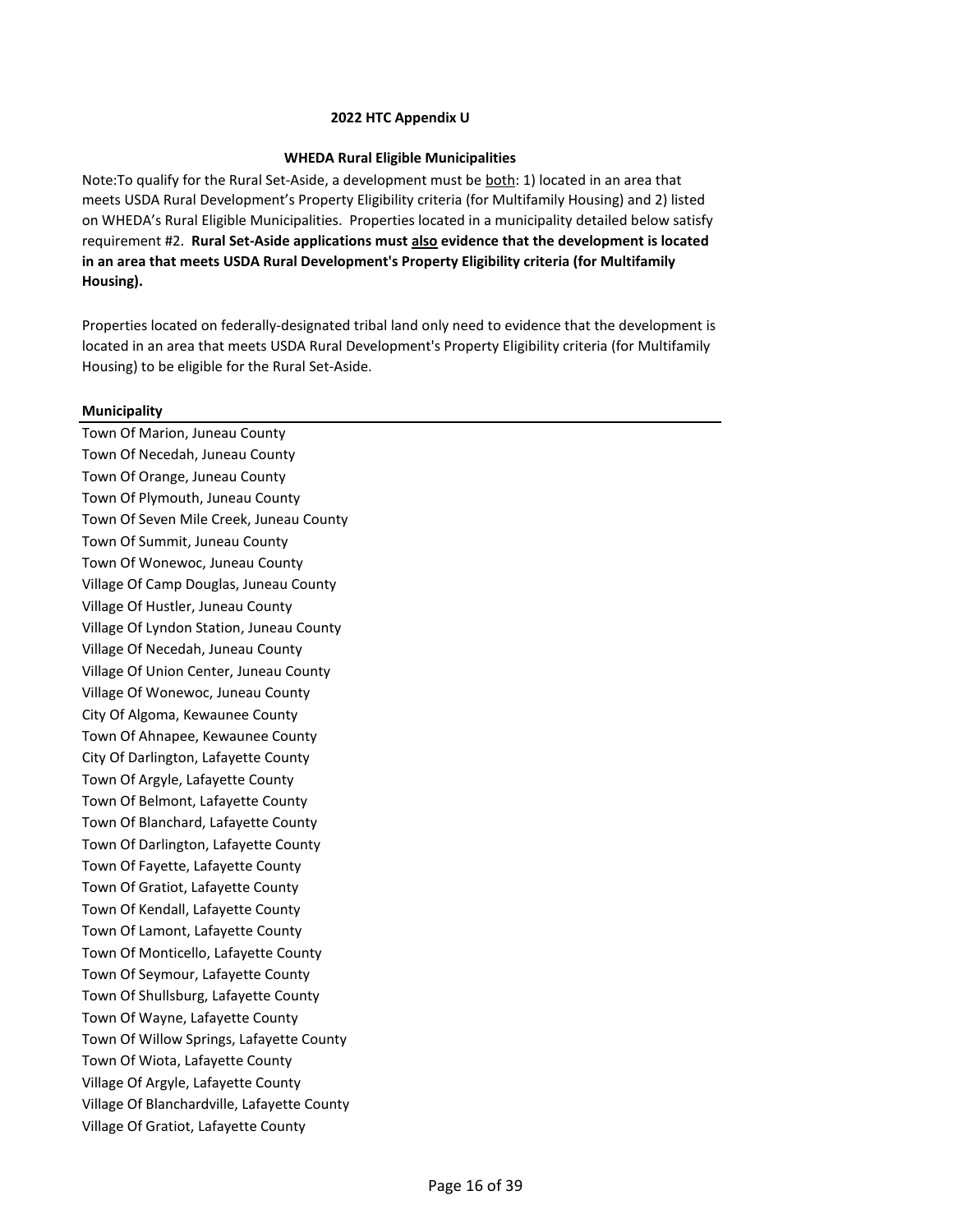## **WHEDA Rural Eligible Municipalities**

Note:To qualify for the Rural Set‐Aside, a development must be both: 1) located in an area that meets USDA Rural Development's Property Eligibility criteria (for Multifamily Housing) and 2) listed on WHEDA's Rural Eligible Municipalities. Properties located in a municipality detailed below satisfy requirement #2. **Rural Set-Aside applications must also evidence that the development is located in an area that meets USDA Rural Development's Property Eligibility criteria (for Multifamily Housing).**

Properties located on federally-designated tribal land only need to evidence that the development is located in an area that meets USDA Rural Development's Property Eligibility criteria (for Multifamily Housing) to be eligible for the Rural Set-Aside.

# **Municipality**

Village Of South Wayne, Lafayette County City Of Antigo, Langlade County Town Of Ackley, Langlade County Town Of Ainsworth, Langlade County Town Of Antigo, Langlade County Town Of Elcho, Langlade County Town Of Evergreen, Langlade County Town Of Langlade, Langlade County Town Of Neva, Langlade County Town Of Norwood, Langlade County Town Of Parrish, Langlade County Town Of Peck, Langlade County Town Of Polar, Langlade County Town Of Price, Langlade County Town Of Rolling, Langlade County Town Of Summit, Langlade County Town Of Upham, Langlade County Town Of Vilas, Langlade County Town Of Wolf River, Langlade County Village Of White Lake, Langlade County City Of Merrill, Lincoln County City Of Tomahawk, Lincoln County Town Of Birch, Lincoln County Town Of Bradley, Lincoln County Town Of Corning, Lincoln County Town Of Harding, Lincoln County Town Of Harrison, Lincoln County Town Of King, Lincoln County Town Of Merrill, Lincoln County Town Of Pine River, Lincoln County Town Of Rock Falls, Lincoln County Town Of Russell, Lincoln County Town Of Schley, Lincoln County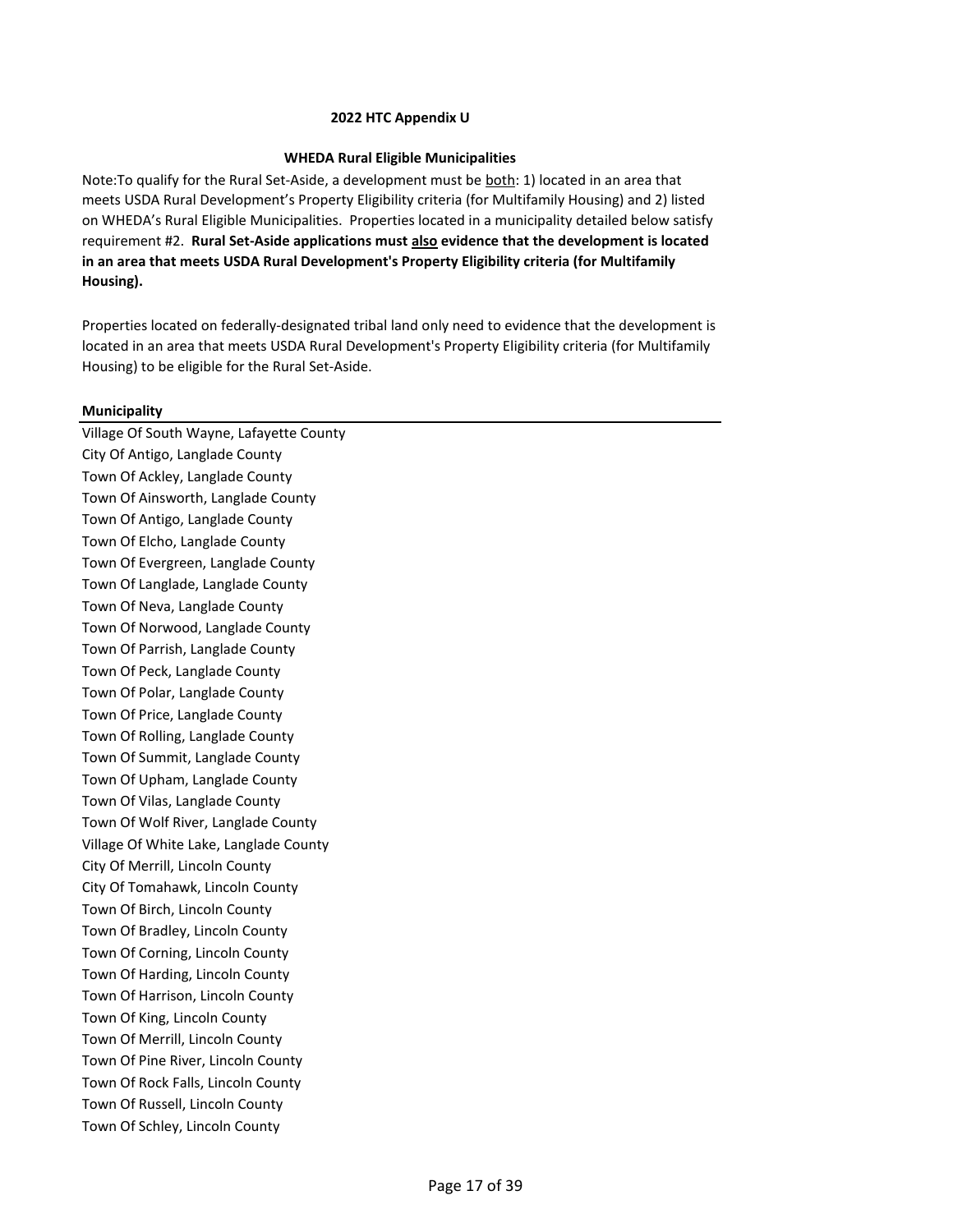## **WHEDA Rural Eligible Municipalities**

Note:To qualify for the Rural Set‐Aside, a development must be both: 1) located in an area that meets USDA Rural Development's Property Eligibility criteria (for Multifamily Housing) and 2) listed on WHEDA's Rural Eligible Municipalities. Properties located in a municipality detailed below satisfy requirement #2. **Rural Set-Aside applications must also evidence that the development is located in an area that meets USDA Rural Development's Property Eligibility criteria (for Multifamily Housing).**

Properties located on federally-designated tribal land only need to evidence that the development is located in an area that meets USDA Rural Development's Property Eligibility criteria (for Multifamily Housing) to be eligible for the Rural Set-Aside.

# **Municipality**

Town Of Scott, Lincoln County Town Of Skanawan, Lincoln County Town Of Somo, Lincoln County Town Of Tomahawk, Lincoln County Town Of Wilson, Lincoln County City Of Kiel, Manitowoc County Town Of Cato, Manitowoc County Town Of Centerville, Manitowoc County Town Of Eaton, Manitowoc County Town Of Kossuth, Manitowoc County Town Of Liberty, Manitowoc County Town Of Manitowoc, Manitowoc County Town Of Manitowoc Rapids, Manitowoc County Town Of Meeme, Manitowoc County Town Of Mishicot, Manitowoc County Town Of Newton, Manitowoc County Town Of Schleswig, Manitowoc County Town Of Two Creeks, Manitowoc County Town Of Two Rivers, Manitowoc County Village Of Cleveland, Manitowoc County Village Of Francis Creek, Manitowoc County Village Of Mishicot, Manitowoc County Village Of St. Nazianz, Manitowoc County Village Of Valders, Manitowoc County Village Of Whitelaw, Manitowoc County City Of Abbotsford, Marathon County City Of Colby, Marathon County City Of Mosinee, Marathon County City Of Schofield, Marathon County Town Of Bergen, Marathon County Town Of Berlin, Marathon County Town Of Bern, Marathon County Town Of Bevent, Marathon County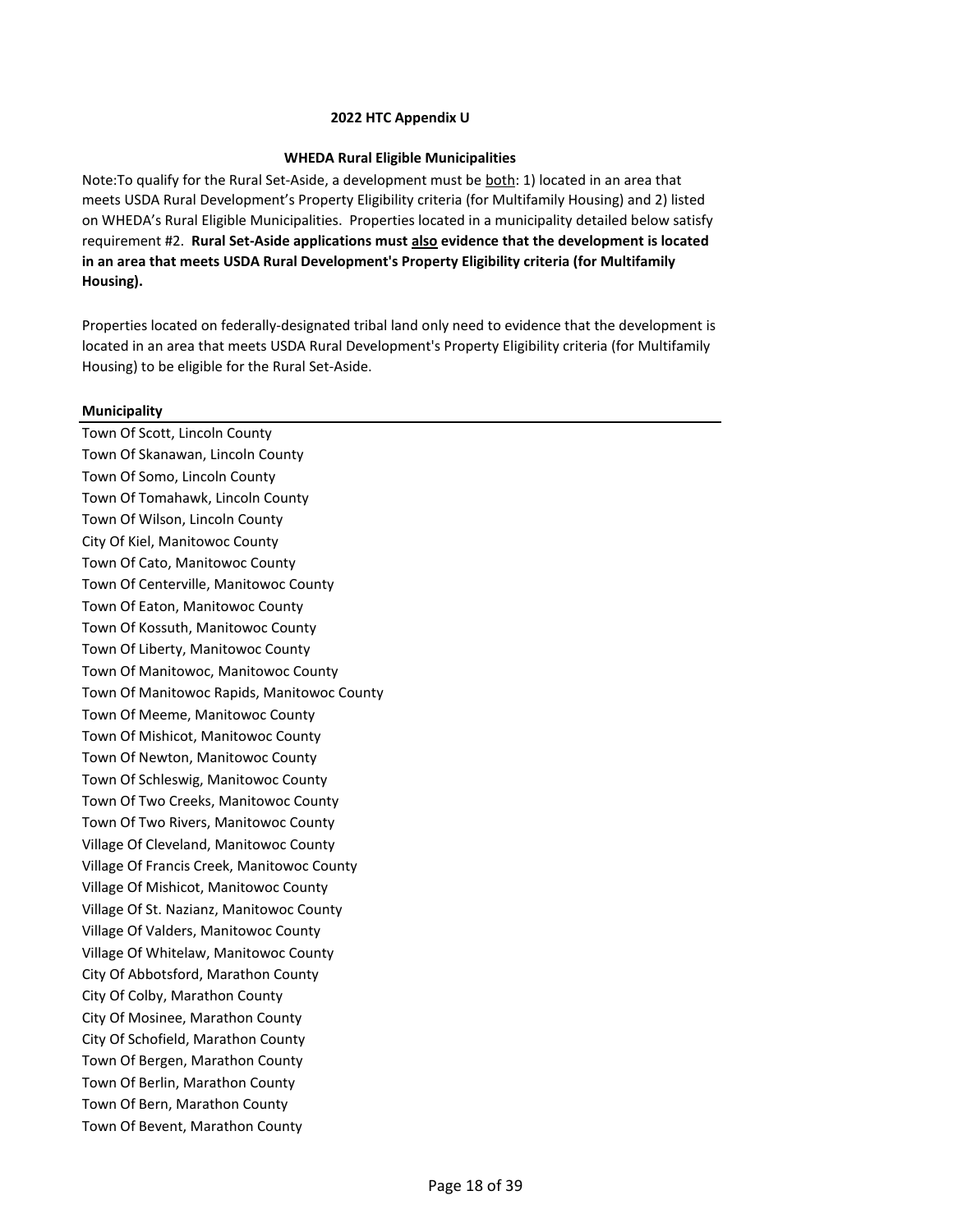## **WHEDA Rural Eligible Municipalities**

Note:To qualify for the Rural Set‐Aside, a development must be both: 1) located in an area that meets USDA Rural Development's Property Eligibility criteria (for Multifamily Housing) and 2) listed on WHEDA's Rural Eligible Municipalities. Properties located in a municipality detailed below satisfy requirement #2. **Rural Set-Aside applications must also evidence that the development is located in an area that meets USDA Rural Development's Property Eligibility criteria (for Multifamily Housing).**

Properties located on federally-designated tribal land only need to evidence that the development is located in an area that meets USDA Rural Development's Property Eligibility criteria (for Multifamily Housing) to be eligible for the Rural Set-Aside.

# **Municipality**

Town Of Brighton, Marathon County Town Of Cassel, Marathon County Town Of Cleveland, Marathon County Town Of Day, Marathon County Town Of Easton, Marathon County Town Of Eau Pleine, Marathon County Town Of Elderon, Marathon County Town Of Emmet, Marathon County Town Of Frankfort, Marathon County Town Of Franzen, Marathon County Town Of Green Valley, Marathon County Town Of Guenther, Marathon County Town Of Halsey, Marathon County Town Of Hamburg, Marathon County Town Of Harrison, Marathon County Town Of Hewitt, Marathon County Town Of Holton, Marathon County Town Of Hull, Marathon County Town Of Johnson, Marathon County Town Of Knowlton, Marathon County Town Of Marathon, Marathon County Town Of Mcmillan, Marathon County Town Of Mosinee, Marathon County Town Of Norrie, Marathon County Town Of Plover, Marathon County Town Of Reid, Marathon County Town Of Rib Falls, Marathon County Town Of Rib Mountain, Marathon County Town Of Rietbrock, Marathon County Town Of Ringle, Marathon County Town Of Spencer, Marathon County Town Of Stettin, Marathon County Town Of Texas, Marathon County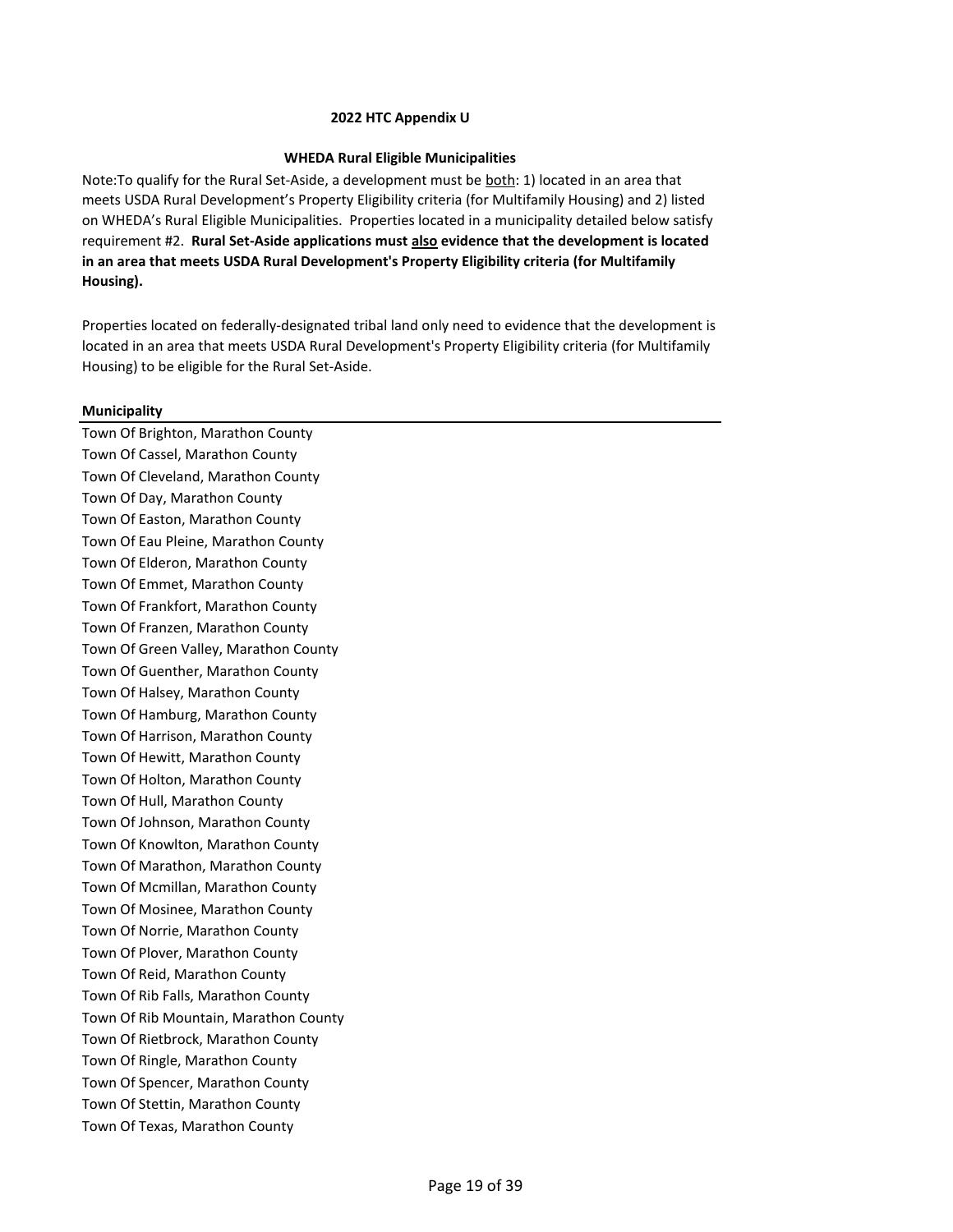## **WHEDA Rural Eligible Municipalities**

Note:To qualify for the Rural Set‐Aside, a development must be both: 1) located in an area that meets USDA Rural Development's Property Eligibility criteria (for Multifamily Housing) and 2) listed on WHEDA's Rural Eligible Municipalities. Properties located in a municipality detailed below satisfy requirement #2. **Rural Set-Aside applications must also evidence that the development is located in an area that meets USDA Rural Development's Property Eligibility criteria (for Multifamily Housing).**

Properties located on federally-designated tribal land only need to evidence that the development is located in an area that meets USDA Rural Development's Property Eligibility criteria (for Multifamily Housing) to be eligible for the Rural Set-Aside.

# **Municipality**

Town Of Wausau, Marathon County Town Of Weston, Marathon County Town Of Wien, Marathon County Village Of Athens, Marathon County Village Of Birnamwood, Marathon County Village Of Dorchester, Marathon County Village Of Edgar, Marathon County Village Of Elderon, Marathon County Village Of Fenwood, Marathon County Village Of Hatley, Marathon County Village Of Kronenwetter, Marathon County Village Of Maine, Marathon County Village Of Marathon City, Marathon County Village Of Rothschild, Marathon County Village Of Spencer, Marathon County Village Of Stratford, Marathon County Village Of Unity, Marathon County City Of Niagara, Marinette County City Of Peshtigo, Marinette County Town Of Amberg, Marinette County Town Of Athelstane, Marinette County Town Of Beaver, Marinette County Town Of Beecher, Marinette County Town Of Dunbar, Marinette County Town Of Goodman, Marinette County Town Of Grover, Marinette County Town Of Lake, Marinette County Town Of Middle Inlet, Marinette County Town Of Niagara, Marinette County Town Of Pembine, Marinette County Town Of Peshtigo, Marinette County Town Of Porterfield, Marinette County Town Of Pound, Marinette County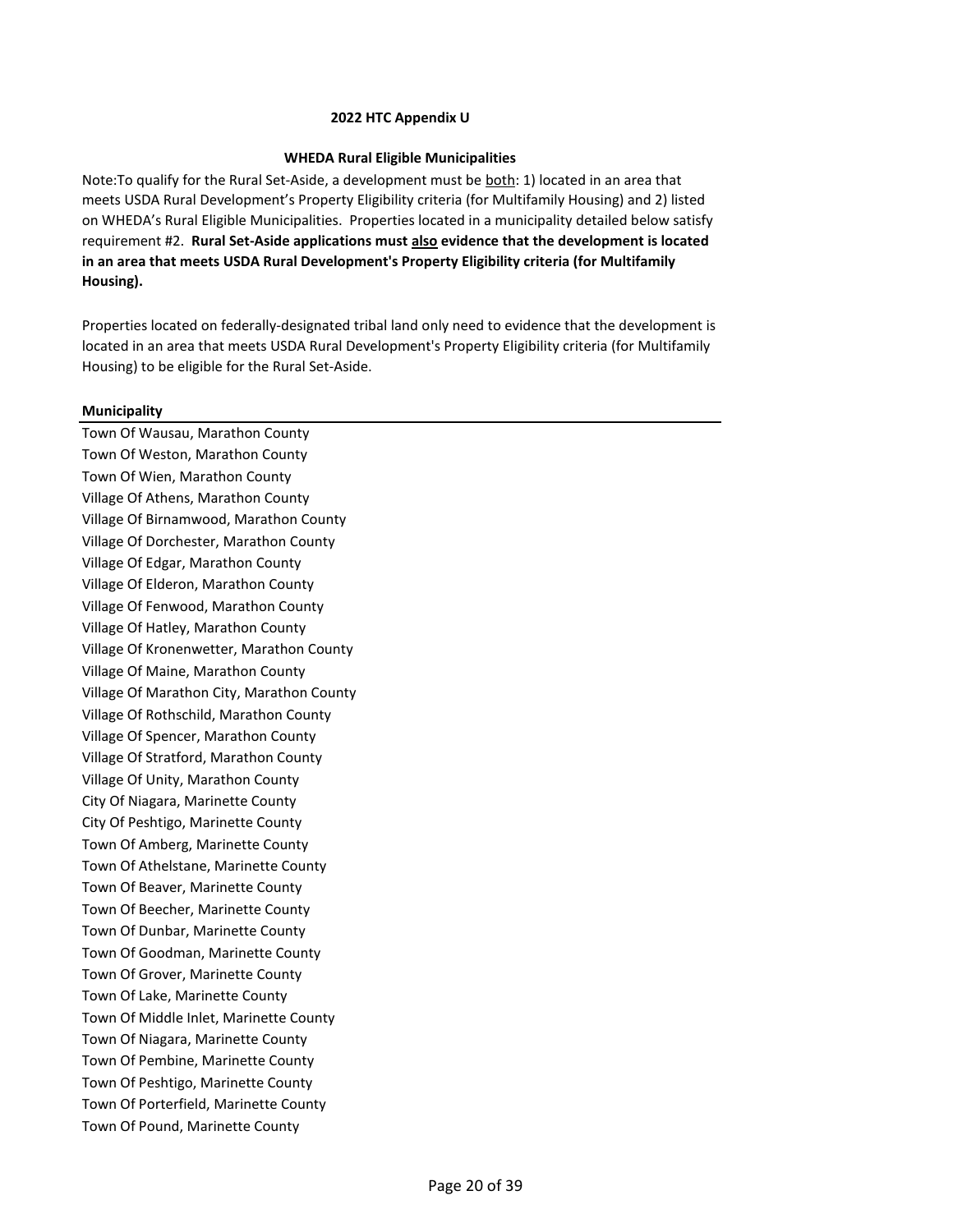## **WHEDA Rural Eligible Municipalities**

Note:To qualify for the Rural Set‐Aside, a development must be both: 1) located in an area that meets USDA Rural Development's Property Eligibility criteria (for Multifamily Housing) and 2) listed on WHEDA's Rural Eligible Municipalities. Properties located in a municipality detailed below satisfy requirement #2. **Rural Set-Aside applications must also evidence that the development is located in an area that meets USDA Rural Development's Property Eligibility criteria (for Multifamily Housing).**

Properties located on federally-designated tribal land only need to evidence that the development is located in an area that meets USDA Rural Development's Property Eligibility criteria (for Multifamily Housing) to be eligible for the Rural Set-Aside.

# **Municipality**

Town Of Silver Cliff, Marinette County Town Of Stephenson, Marinette County Town Of Wagner, Marinette County Town Of Wausaukee, Marinette County Village Of Coleman, Marinette County Village Of Crivitz, Marinette County Village Of Pound, Marinette County Village Of Wausaukee, Marinette County City Of Montello, Marquette County Town Of Buffalo, Marquette County Town Of Crystal Lake, Marquette County Town Of Douglas, Marquette County Town Of Harris, Marquette County Town Of Mecan, Marquette County Town Of Montello, Marquette County Town Of Moundville, Marquette County Town Of Neshkoro, Marquette County Town Of Newton, Marquette County Town Of Oxford, Marquette County Town Of Packwaukee, Marquette County Town Of Shields, Marquette County Town Of Springfield, Marquette County Town Of Westfield, Marquette County Village Of Endeavor, Marquette County Village Of Neshkoro, Marquette County Village Of Oxford, Marquette County Village Of Westfield, Marquette County Town Of Menominee, Menominee County City Of Tomah, Monroe County Town Of Adrian, Monroe County Town Of Angelo, Monroe County Town Of Byron, Monroe County Town Of Clifton, Monroe County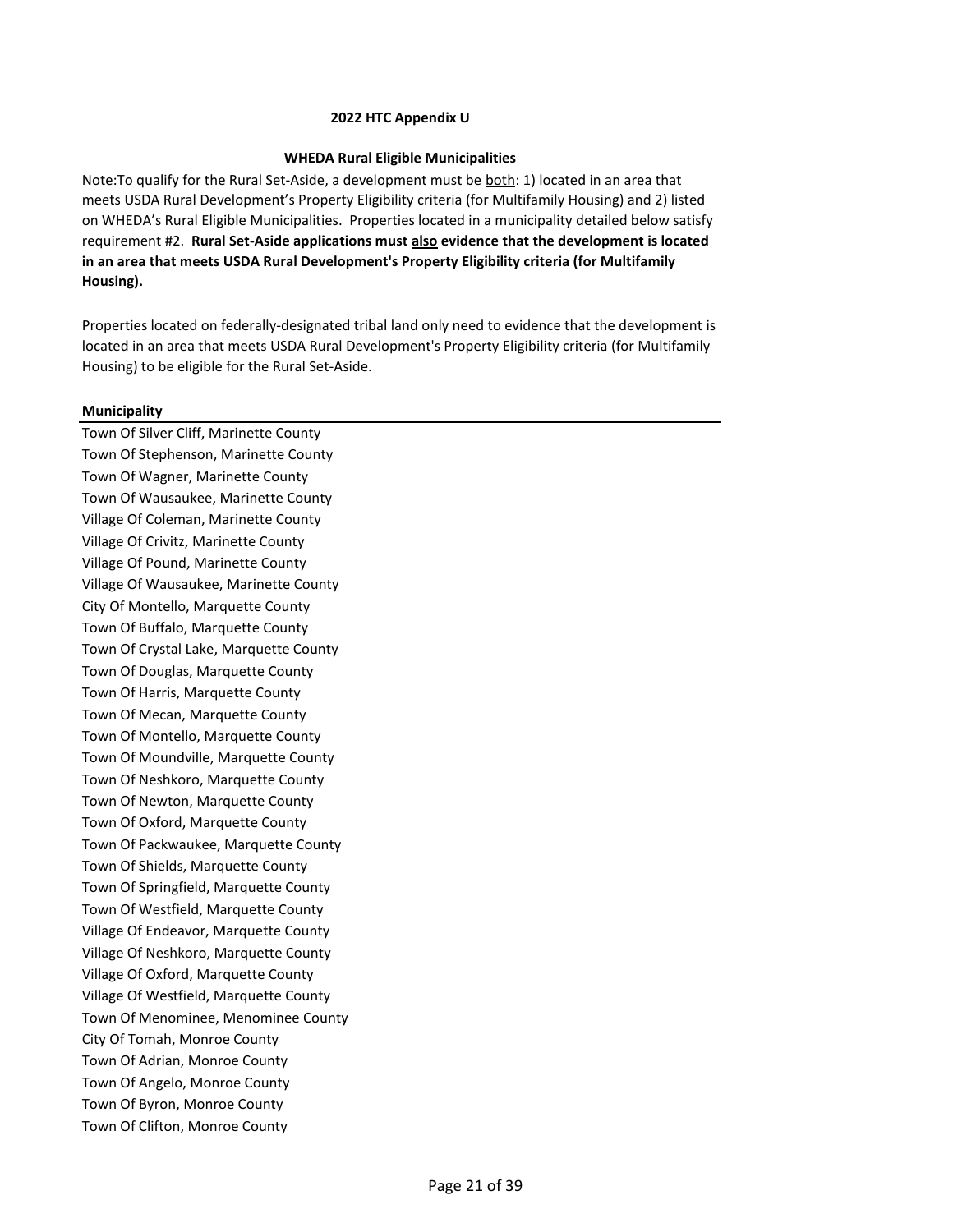### **WHEDA Rural Eligible Municipalities**

Note:To qualify for the Rural Set‐Aside, a development must be both: 1) located in an area that meets USDA Rural Development's Property Eligibility criteria (for Multifamily Housing) and 2) listed on WHEDA's Rural Eligible Municipalities. Properties located in a municipality detailed below satisfy requirement #2. **Rural Set-Aside applications must also evidence that the development is located in an area that meets USDA Rural Development's Property Eligibility criteria (for Multifamily Housing).**

Properties located on federally-designated tribal land only need to evidence that the development is located in an area that meets USDA Rural Development's Property Eligibility criteria (for Multifamily Housing) to be eligible for the Rural Set-Aside.

# **Municipality**

Town Of Glendale, Monroe County Town Of Grant, Monroe County Town Of Greenfield, Monroe County Town Of Jefferson, Monroe County Town Of La Grange, Monroe County Town Of Lafayette, Monroe County Town Of Lincoln, Monroe County Town Of Little Falls, Monroe County Town Of New Lyme, Monroe County Town Of Oakdale, Monroe County Town Of Ridgeville, Monroe County Town Of Scott, Monroe County Town Of Sheldon, Monroe County Town Of Tomah, Monroe County Town Of Wellington, Monroe County Town Of Wilton, Monroe County Village Of Kendall, Monroe County Village Of Norwalk, Monroe County Village Of Oakdale, Monroe County Village Of Ontario, Monroe County Village Of Warrens, Monroe County Village Of Wilton, Monroe County Village Of Wyeville, Monroe County City Of Gillett, Oconto County City Of Oconto, Oconto County City Of Oconto Falls, Oconto County Town Of Bagley, Oconto County Town Of Brazeau, Oconto County Town Of Breed, Oconto County Town Of Doty, Oconto County Town Of Gillett, Oconto County Town Of How, Oconto County Town Of Lakewood, Oconto County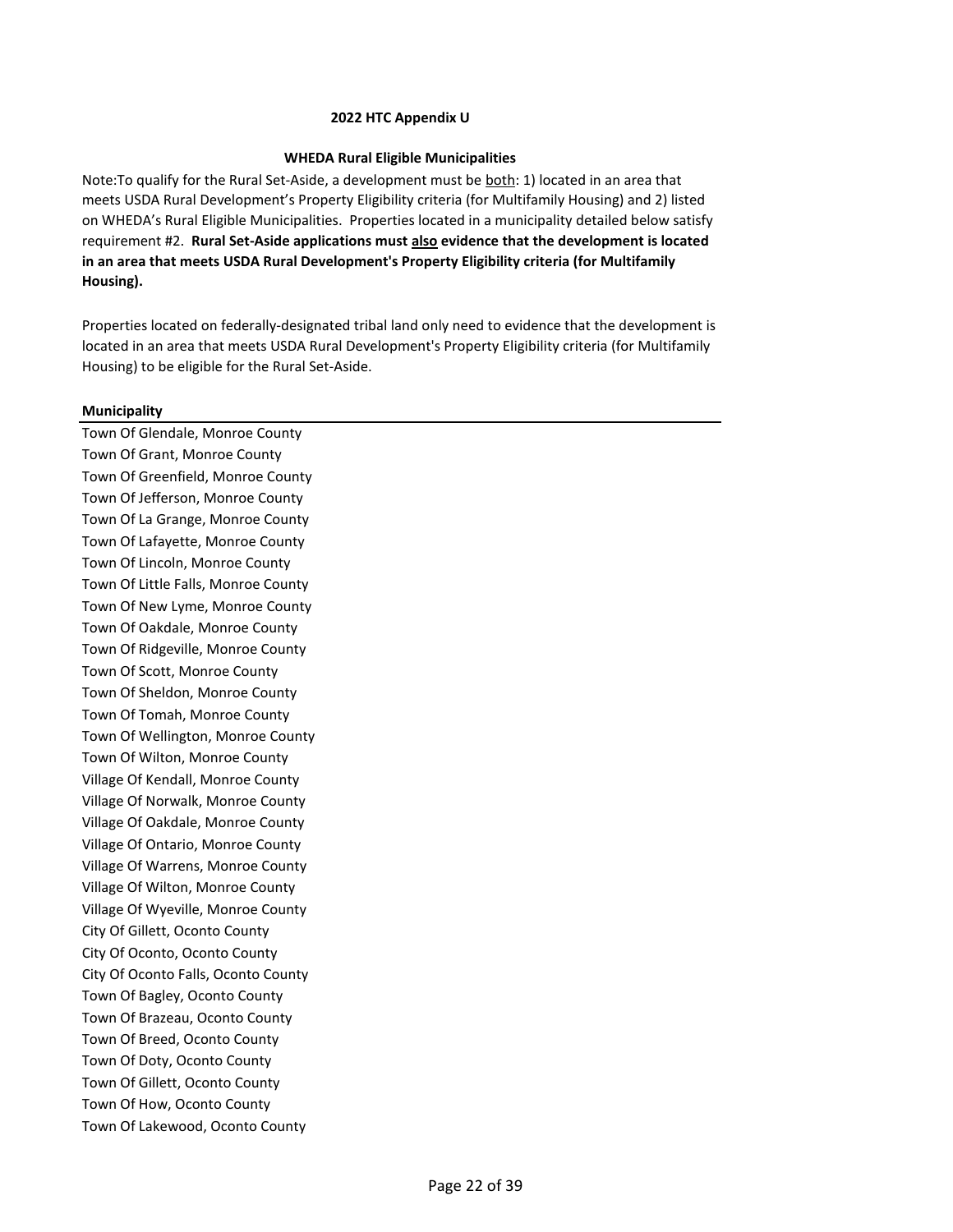## **WHEDA Rural Eligible Municipalities**

Note:To qualify for the Rural Set‐Aside, a development must be both: 1) located in an area that meets USDA Rural Development's Property Eligibility criteria (for Multifamily Housing) and 2) listed on WHEDA's Rural Eligible Municipalities. Properties located in a municipality detailed below satisfy requirement #2. **Rural Set-Aside applications must also evidence that the development is located in an area that meets USDA Rural Development's Property Eligibility criteria (for Multifamily Housing).**

Properties located on federally-designated tribal land only need to evidence that the development is located in an area that meets USDA Rural Development's Property Eligibility criteria (for Multifamily Housing) to be eligible for the Rural Set-Aside.

# **Municipality**

Town Of Lena, Oconto County Town Of Little River, Oconto County Town Of Maple Valley, Oconto County Town Of Mountain, Oconto County Town Of Oconto, Oconto County Town Of Oconto Falls, Oconto County Town Of Riverview, Oconto County Town Of Spruce, Oconto County Town Of Stiles, Oconto County Town Of Townsend, Oconto County Town Of Underhill, Oconto County Village Of Lena, Oconto County Village Of Suring, Oconto County City Of Rhinelander, Oneida County Town Of Cassian, Oneida County Town Of Crescent, Oneida County Town Of Enterprise, Oneida County Town Of Hazelhurst, Oneida County Town Of Lake Tomahawk, Oneida County Town Of Little Rice, Oneida County Town Of Lynne, Oneida County Town Of Minocqua, Oneida County Town Of Monico, Oneida County Town Of Newbold, Oneida County Town Of Nokomis, Oneida County Town Of Pelican, Oneida County Town Of Piehl, Oneida County Town Of Pine Lake, Oneida County Town Of Schoepke, Oneida County Town Of Stella, Oneida County Town Of Sugar Camp, Oneida County Town Of Three Lakes, Oneida County Town Of Woodboro, Oneida County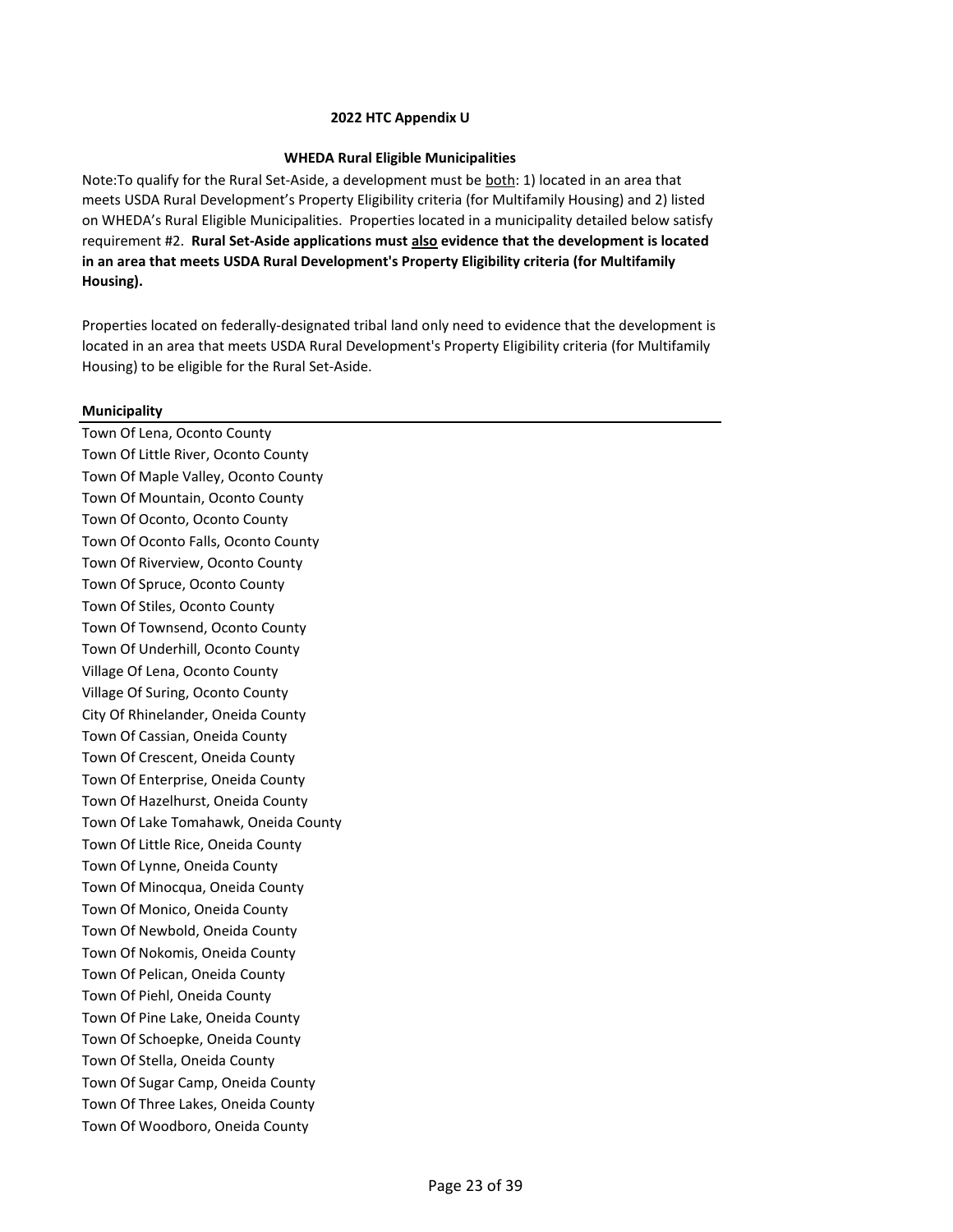## **WHEDA Rural Eligible Municipalities**

Note:To qualify for the Rural Set‐Aside, a development must be both: 1) located in an area that meets USDA Rural Development's Property Eligibility criteria (for Multifamily Housing) and 2) listed on WHEDA's Rural Eligible Municipalities. Properties located in a municipality detailed below satisfy requirement #2. **Rural Set-Aside applications must also evidence that the development is located in an area that meets USDA Rural Development's Property Eligibility criteria (for Multifamily Housing).**

Properties located on federally-designated tribal land only need to evidence that the development is located in an area that meets USDA Rural Development's Property Eligibility criteria (for Multifamily Housing) to be eligible for the Rural Set-Aside.

# **Municipality**

Town Of Woodruff, Oneida County Town Of Belgium, Ozaukee County Town Of Fredonia, Ozaukee County Town Of Port Washington, Ozaukee County Village Of Belgium, Ozaukee County Village Of Fredonia, Ozaukee County Village Of Newburg, Ozaukee County City Of Durand, Pepin County Town Of Durand, Pepin County Town Of Frankfort, Pepin County Town Of Pepin, Pepin County Town Of Stockholm, Pepin County Town Of Waterville, Pepin County Town Of Waubeek, Pepin County Village Of Pepin, Pepin County Village Of Stockholm, Pepin County Town Of Diamond Bluff, Pierce County Town Of El Paso, Pierce County Town Of Ellsworth, Pierce County Town Of Gilman, Pierce County Town Of Hartland, Pierce County Town Of Isabelle, Pierce County Town Of Maiden Rock, Pierce County Town Of Martell, Pierce County Town Of Oak Grove, Pierce County Town Of River Falls, Pierce County Town Of Rock Elm, Pierce County Town Of Salem, Pierce County Town Of Spring Lake, Pierce County Town Of Trenton, Pierce County Town Of Trimbelle, Pierce County Town Of Union, Pierce County Village Of Bay City, Pierce County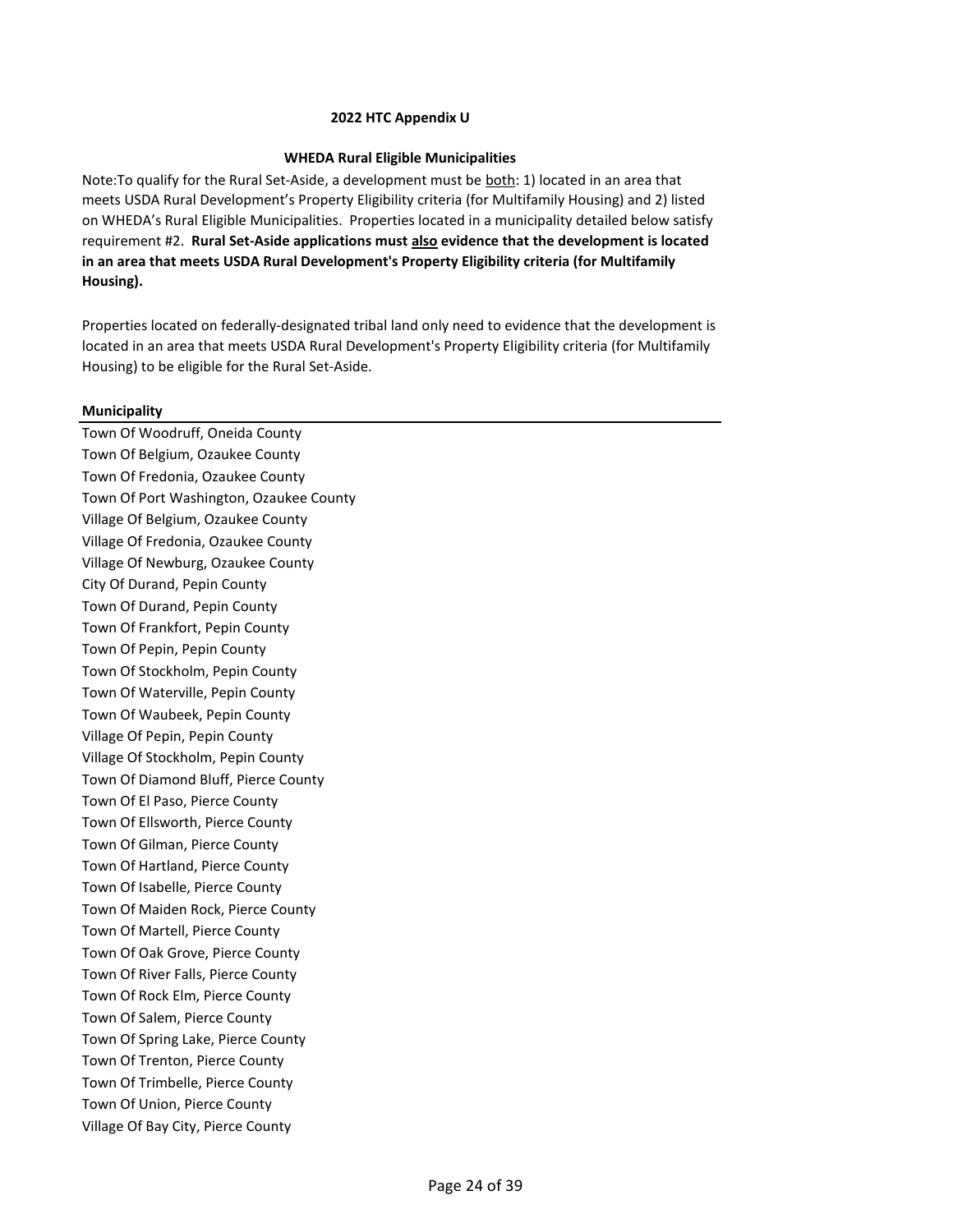## **WHEDA Rural Eligible Municipalities**

Note:To qualify for the Rural Set‐Aside, a development must be both: 1) located in an area that meets USDA Rural Development's Property Eligibility criteria (for Multifamily Housing) and 2) listed on WHEDA's Rural Eligible Municipalities. Properties located in a municipality detailed below satisfy requirement #2. **Rural Set-Aside applications must also evidence that the development is located in an area that meets USDA Rural Development's Property Eligibility criteria (for Multifamily Housing).**

Properties located on federally-designated tribal land only need to evidence that the development is located in an area that meets USDA Rural Development's Property Eligibility criteria (for Multifamily Housing) to be eligible for the Rural Set-Aside.

# **Municipality**

Village Of Ellsworth, Pierce County Village Of Elmwood, Pierce County Village Of Maiden Rock, Pierce County Village Of Plum City, Pierce County Village Of Spring Valley, Pierce County City Of Amery, Polk County City Of St. Croix Falls, Polk County Town Of Alden, Polk County Town Of Apple River, Polk County Town Of Balsam Lake, Polk County Town Of Beaver, Polk County Town Of Black Brook, Polk County Town Of Bone Lake, Polk County Town Of Clam Falls, Polk County Town Of Clayton, Polk County Town Of Clear Lake, Polk County Town Of Eureka, Polk County Town Of Farmington, Polk County Town Of Garfield, Polk County Town Of Georgetown, Polk County Town Of Johnstown, Polk County Town Of Laketown, Polk County Town Of Lincoln, Polk County Town Of Lorain, Polk County Town Of Luck, Polk County Town Of Mckinley, Polk County Town Of Milltown, Polk County Town Of Osceola, Polk County Town Of St. Croix Falls, Polk County Town Of Sterling, Polk County Town Of West Sweden, Polk County Village Of Balsam Lake, Polk County Village Of Centuria, Polk County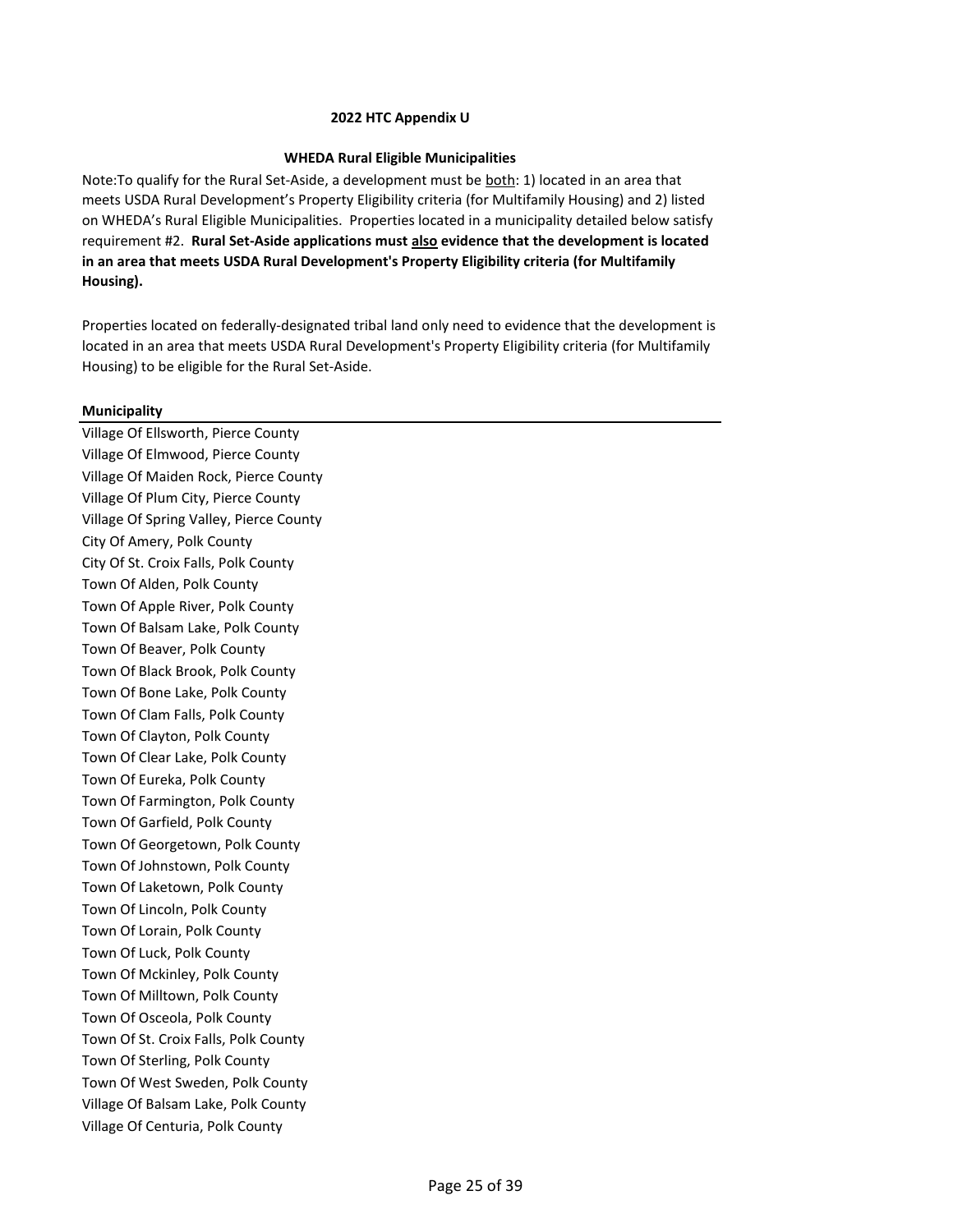## **WHEDA Rural Eligible Municipalities**

Note:To qualify for the Rural Set‐Aside, a development must be both: 1) located in an area that meets USDA Rural Development's Property Eligibility criteria (for Multifamily Housing) and 2) listed on WHEDA's Rural Eligible Municipalities. Properties located in a municipality detailed below satisfy requirement #2. **Rural Set-Aside applications must also evidence that the development is located in an area that meets USDA Rural Development's Property Eligibility criteria (for Multifamily Housing).**

Properties located on federally-designated tribal land only need to evidence that the development is located in an area that meets USDA Rural Development's Property Eligibility criteria (for Multifamily Housing) to be eligible for the Rural Set-Aside.

# **Municipality**

Village Of Clayton, Polk County Village Of Clear Lake, Polk County Village Of Dresser, Polk County Village Of Frederic, Polk County Village Of Luck, Polk County Village Of Milltown, Polk County Village Of Osceola, Polk County Village Of Turtle Lake, Polk County Town Of Alban, Portage County Town Of Almond, Portage County Town Of Amherst, Portage County Town Of Belmont, Portage County Town Of Buena Vista, Portage County Town Of Carson, Portage County Town Of Dewey, Portage County Town Of Eau Pleine, Portage County Town Of Grant, Portage County Town Of Hull, Portage County Town Of Lanark, Portage County Town Of Linwood, Portage County Town Of New Hope, Portage County Town Of Pine Grove, Portage County Town Of Plover, Portage County Town Of Sharon, Portage County Town Of Stockton, Portage County Village Of Almond, Portage County Village Of Amherst, Portage County Village Of Amherst Junction, Portage County Village Of Junction City, Portage County Village Of Milladore, Portage County Village Of Nelsonville, Portage County Village Of Park Ridge, Portage County Village Of Rosholt, Portage County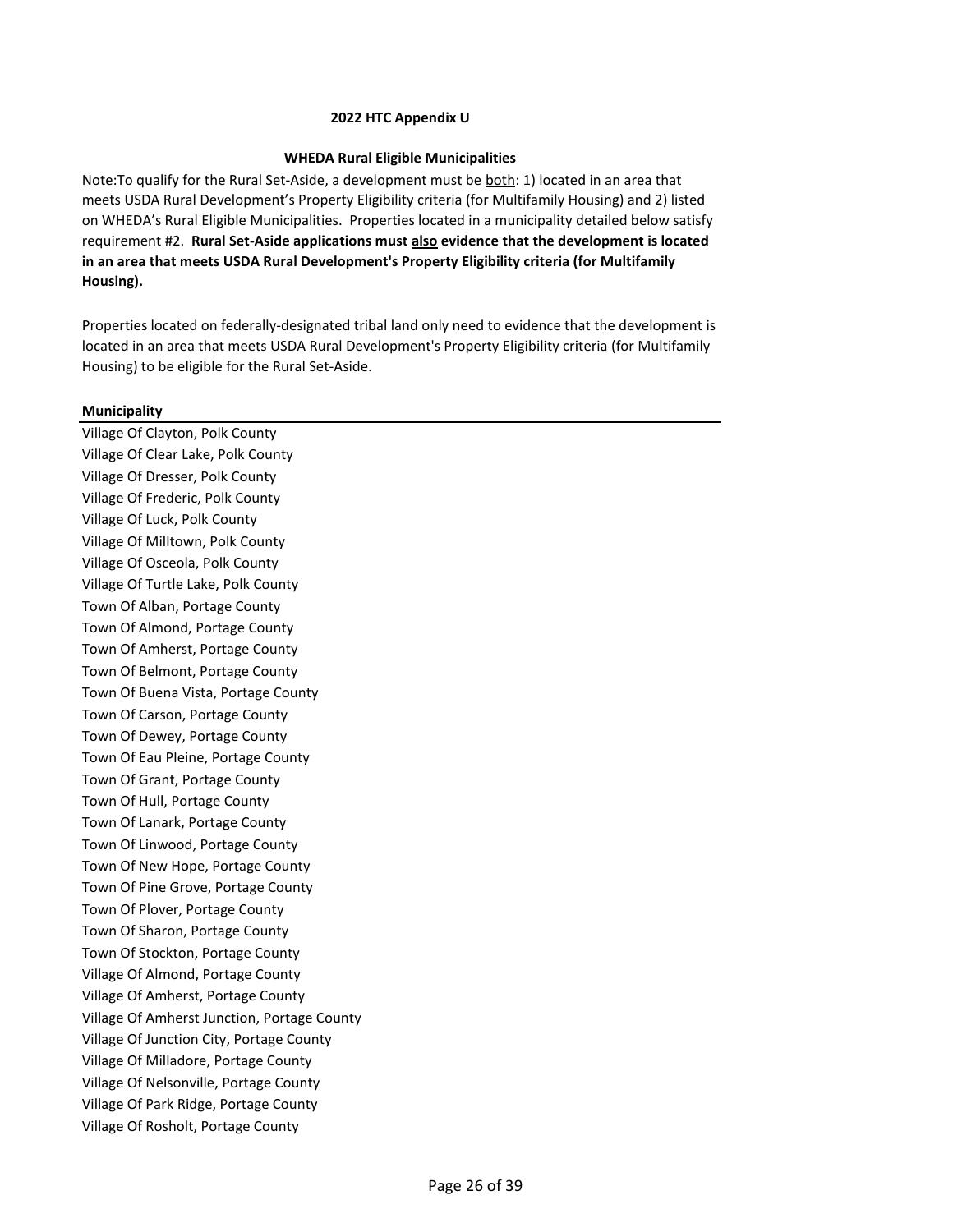## **WHEDA Rural Eligible Municipalities**

Note:To qualify for the Rural Set‐Aside, a development must be both: 1) located in an area that meets USDA Rural Development's Property Eligibility criteria (for Multifamily Housing) and 2) listed on WHEDA's Rural Eligible Municipalities. Properties located in a municipality detailed below satisfy requirement #2. **Rural Set-Aside applications must also evidence that the development is located in an area that meets USDA Rural Development's Property Eligibility criteria (for Multifamily Housing).**

Properties located on federally-designated tribal land only need to evidence that the development is located in an area that meets USDA Rural Development's Property Eligibility criteria (for Multifamily Housing) to be eligible for the Rural Set-Aside.

# **Municipality**

Village Of Whiting, Portage County City Of Park Falls, Price County City Of Phillips, Price County Town Of Catawba, Price County Town Of Eisenstein, Price County Town Of Elk, Price County Town Of Emery, Price County Town Of Fifield, Price County Town Of Flambeau, Price County Town Of Georgetown, Price County Town Of Hackett, Price County Town Of Harmony, Price County Town Of Hill, Price County Town Of Kennan, Price County Town Of Knox, Price County Town Of Lake, Price County Town Of Ogema, Price County Town Of Prentice, Price County Town Of Spirit, Price County Town Of Worcester, Price County Village Of Catawba, Price County Village Of Kennan, Price County Village Of Prentice, Price County City Of Richland Center, Richland County Town Of Akan, Richland County Town Of Bloom, Richland County Town Of Buena Vista, Richland County Town Of Dayton, Richland County Town Of Eagle, Richland County Town Of Forest, Richland County Town Of Henrietta, Richland County Town Of Ithaca, Richland County Town Of Marshall, Richland County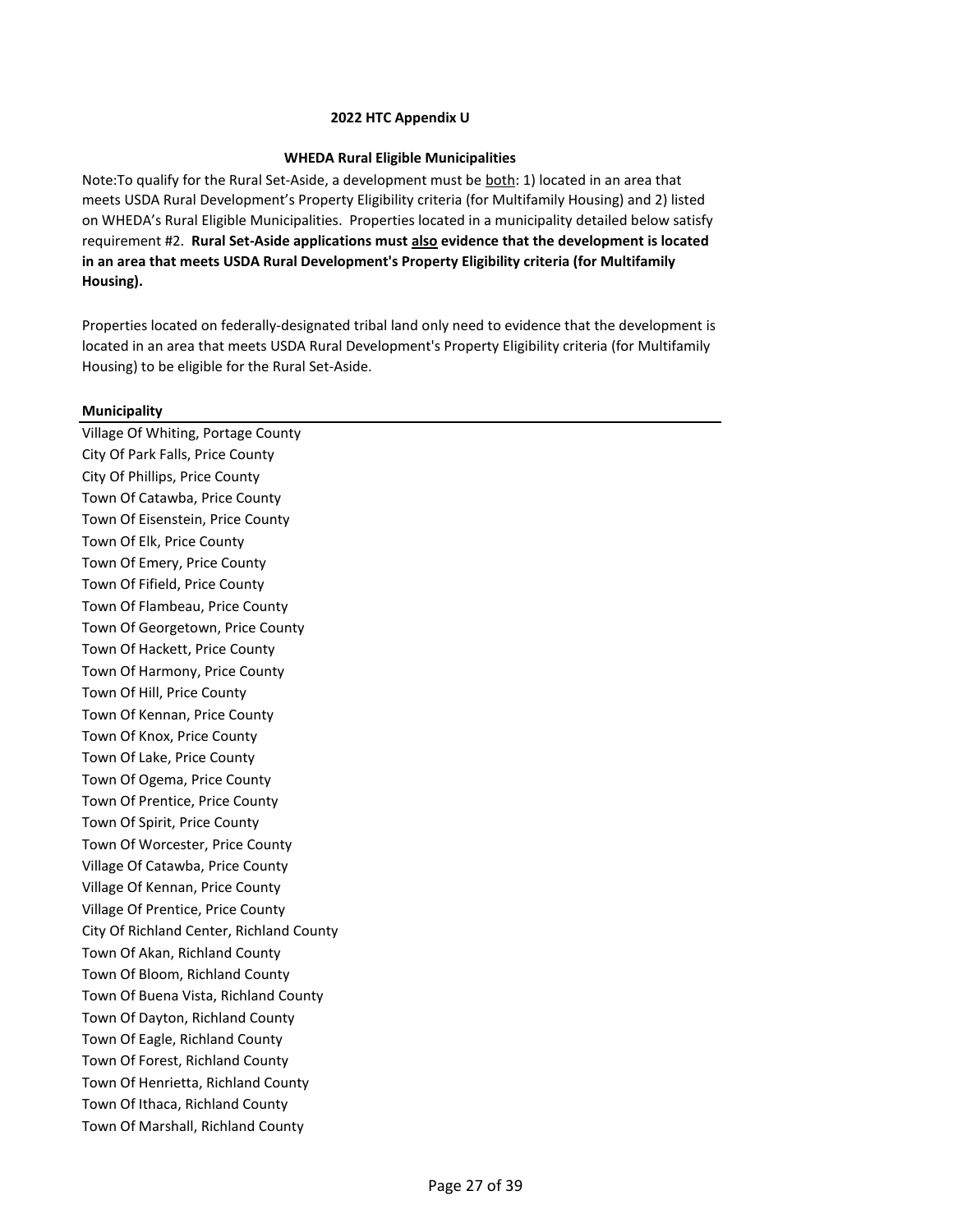## **WHEDA Rural Eligible Municipalities**

Note:To qualify for the Rural Set‐Aside, a development must be both: 1) located in an area that meets USDA Rural Development's Property Eligibility criteria (for Multifamily Housing) and 2) listed on WHEDA's Rural Eligible Municipalities. Properties located in a municipality detailed below satisfy requirement #2. **Rural Set-Aside applications must also evidence that the development is located in an area that meets USDA Rural Development's Property Eligibility criteria (for Multifamily Housing).**

Properties located on federally-designated tribal land only need to evidence that the development is located in an area that meets USDA Rural Development's Property Eligibility criteria (for Multifamily Housing) to be eligible for the Rural Set-Aside.

# **Municipality**

Town Of Orion, Richland County Town Of Richland, Richland County Town Of Richwood, Richland County Town Of Rockbridge, Richland County Town Of Sylvan, Richland County Town Of Westford, Richland County Town Of Willow, Richland County Village Of Boaz, Richland County Village Of Cazenovia, Richland County Village Of Lone Rock, Richland County Village Of Viola, Richland County Village Of Yuba, Richland County City Of Ladysmith, Rusk County Town Of Atlanta, Rusk County Town Of Big Bend, Rusk County Town Of Big Falls, Rusk County Town Of Cedar Rapids, Rusk County Town Of Dewey, Rusk County Town Of Flambeau, Rusk County Town Of Grant, Rusk County Town Of Grow, Rusk County Town Of Hawkins, Rusk County Town Of Hubbard, Rusk County Town Of Lawrence, Rusk County Town Of Marshall, Rusk County Town Of Murry, Rusk County Town Of Richland, Rusk County Town Of Rusk, Rusk County Town Of South Fork, Rusk County Town Of Strickland, Rusk County Town Of Stubbs, Rusk County Town Of Thornapple, Rusk County Town Of True, Rusk County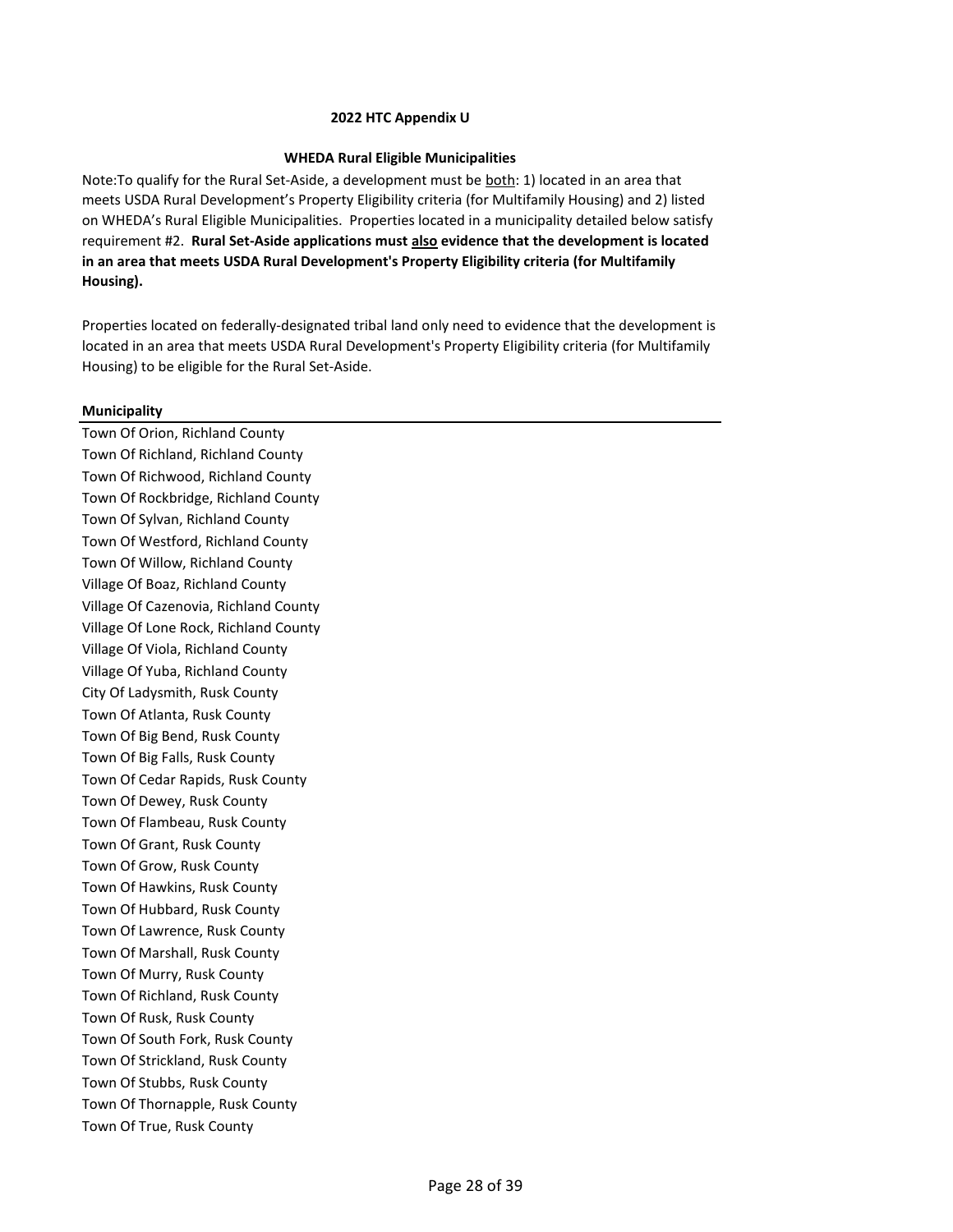## **WHEDA Rural Eligible Municipalities**

Note:To qualify for the Rural Set‐Aside, a development must be both: 1) located in an area that meets USDA Rural Development's Property Eligibility criteria (for Multifamily Housing) and 2) listed on WHEDA's Rural Eligible Municipalities. Properties located in a municipality detailed below satisfy requirement #2. **Rural Set-Aside applications must also evidence that the development is located in an area that meets USDA Rural Development's Property Eligibility criteria (for Multifamily Housing).**

Properties located on federally-designated tribal land only need to evidence that the development is located in an area that meets USDA Rural Development's Property Eligibility criteria (for Multifamily Housing) to be eligible for the Rural Set-Aside.

# **Municipality**

Town Of Washington, Rusk County Town Of Wilkinson, Rusk County Town Of Willard, Rusk County Town Of Wilson, Rusk County Village Of Bruce, Rusk County Village Of Conrath, Rusk County Village Of Glen Flora, Rusk County Village Of Hawkins, Rusk County Village Of Ingram, Rusk County Village Of Sheldon, Rusk County Village Of Tony, Rusk County Village Of Weyerhaeuser, Rusk County City Of Reedsburg, Sauk County City Of Wisconsin Dells, Sauk County Town Of Baraboo, Sauk County Town Of Bear Creek, Sauk County Town Of Dellona, Sauk County Town Of Delton, Sauk County Town Of Excelsior, Sauk County Town Of Fairfield, Sauk County Town Of Franklin, Sauk County Town Of Freedom, Sauk County Town Of Greenfield, Sauk County Town Of Honey Creek, Sauk County Town Of Ironton, Sauk County Town Of La Valle, Sauk County Town Of Merrimac, Sauk County Town Of Reedsburg, Sauk County Town Of Spring Green, Sauk County Town Of Sumpter, Sauk County Town Of Troy, Sauk County Town Of Washington, Sauk County Town Of Westfield, Sauk County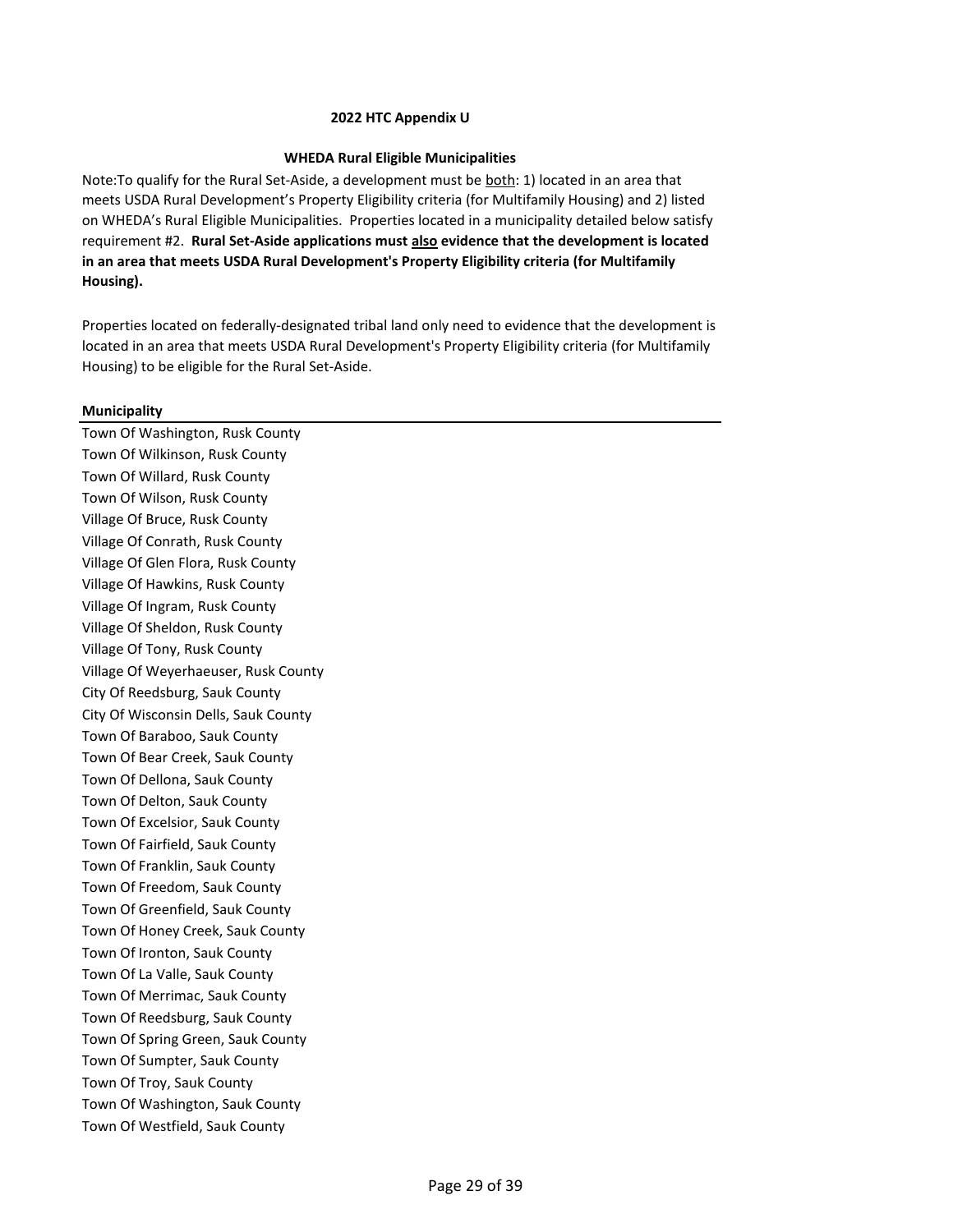## **WHEDA Rural Eligible Municipalities**

Note:To qualify for the Rural Set‐Aside, a development must be both: 1) located in an area that meets USDA Rural Development's Property Eligibility criteria (for Multifamily Housing) and 2) listed on WHEDA's Rural Eligible Municipalities. Properties located in a municipality detailed below satisfy requirement #2. **Rural Set-Aside applications must also evidence that the development is located in an area that meets USDA Rural Development's Property Eligibility criteria (for Multifamily Housing).**

Properties located on federally-designated tribal land only need to evidence that the development is located in an area that meets USDA Rural Development's Property Eligibility criteria (for Multifamily Housing) to be eligible for the Rural Set-Aside.

# **Municipality**

Town Of Winfield, Sauk County Town Of Woodland, Sauk County Village Of Cazenovia, Sauk County Village Of Ironton, Sauk County Village Of La Valle, Sauk County Village Of Lake Delton, Sauk County Village Of Lime Ridge, Sauk County Village Of Loganville, Sauk County Village Of North Freedom, Sauk County Village Of Plain, Sauk County Village Of Rock Springs, Sauk County Village Of Spring Green, Sauk County Village Of West Baraboo, Sauk County City Of Hayward, Sawyer County Town Of Bass Lake, Sawyer County Town Of Couderay, Sawyer County Town Of Draper, Sawyer County Town Of Edgewater, Sawyer County Town Of Hayward, Sawyer County Town Of Hunter, Sawyer County Town Of Lenroot, Sawyer County Town Of Meadowbrook, Sawyer County Town Of Meteor, Sawyer County Town Of Ojibwa, Sawyer County Town Of Radisson, Sawyer County Town Of Round Lake, Sawyer County Town Of Sand Lake, Sawyer County Town Of Spider Lake, Sawyer County Town Of Weirgor, Sawyer County Town Of Winter, Sawyer County Village Of Couderay, Sawyer County Village Of Exeland, Sawyer County Village Of Radisson, Sawyer County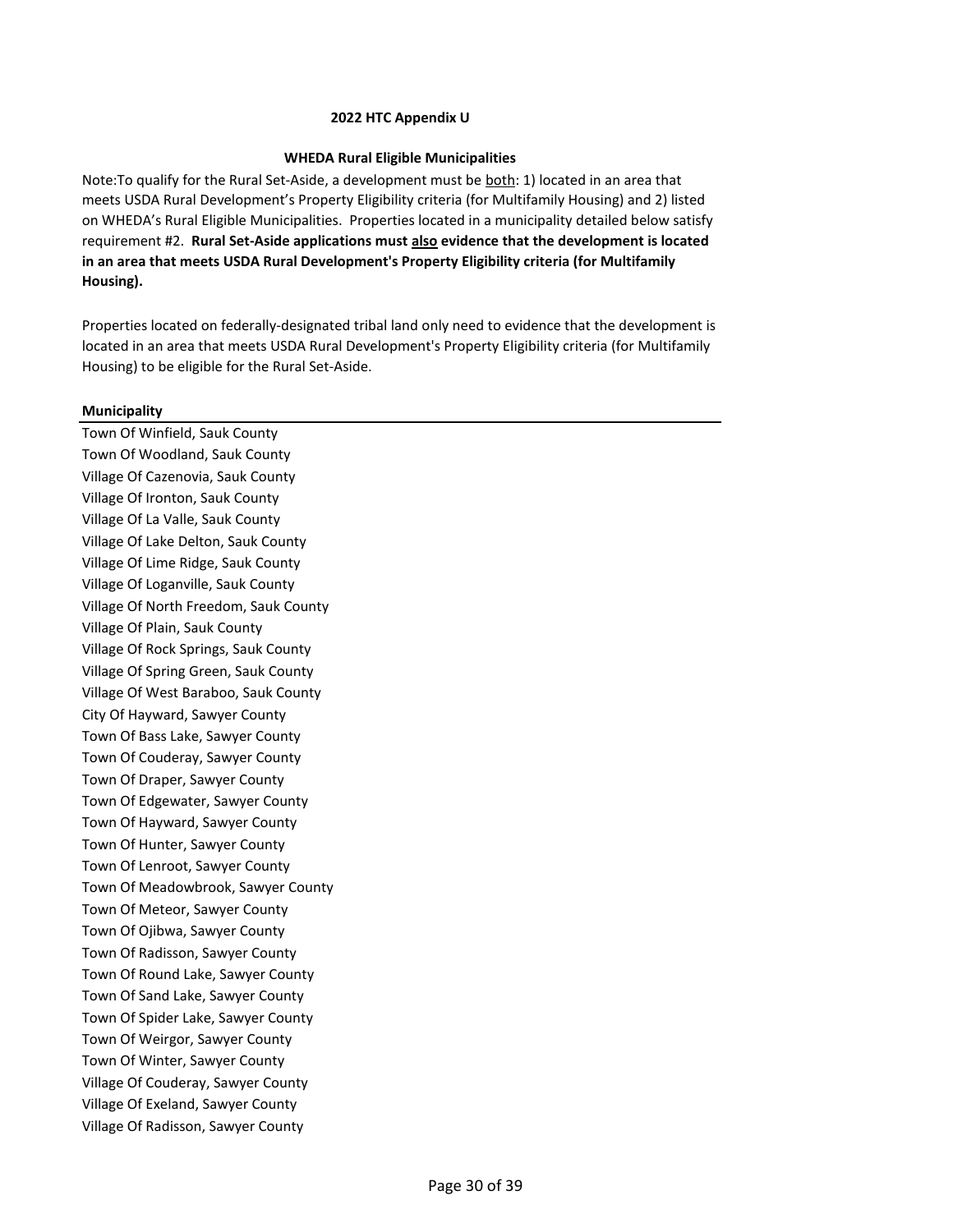## **WHEDA Rural Eligible Municipalities**

Note:To qualify for the Rural Set‐Aside, a development must be both: 1) located in an area that meets USDA Rural Development's Property Eligibility criteria (for Multifamily Housing) and 2) listed on WHEDA's Rural Eligible Municipalities. Properties located in a municipality detailed below satisfy requirement #2. **Rural Set-Aside applications must also evidence that the development is located in an area that meets USDA Rural Development's Property Eligibility criteria (for Multifamily Housing).**

Properties located on federally-designated tribal land only need to evidence that the development is located in an area that meets USDA Rural Development's Property Eligibility criteria (for Multifamily Housing) to be eligible for the Rural Set-Aside.

# **Municipality**

Village Of Winter, Sawyer County City Of Marion, Shawano County City Of Shawano, Shawano County Town Of Almon, Shawano County Town Of Aniwa, Shawano County Town Of Bartelme, Shawano County Town Of Belle Plaine, Shawano County Town Of Birnamwood, Shawano County Town Of Fairbanks, Shawano County Town Of Germania, Shawano County Town Of Grant, Shawano County Town Of Green Valley, Shawano County Town Of Hartland, Shawano County Town Of Herman, Shawano County Town Of Hutchins, Shawano County Town Of Morris, Shawano County Town Of Navarino, Shawano County Town Of Pella, Shawano County Town Of Red Springs, Shawano County Town Of Richmond, Shawano County Town Of Seneca, Shawano County Town Of Washington, Shawano County Town Of Waukechon, Shawano County Town Of Wescott, Shawano County Town Of Wittenberg, Shawano County Village Of Aniwa, Shawano County Village Of Birnamwood, Shawano County Village Of Bonduel, Shawano County Village Of Bowler, Shawano County Village Of Cecil, Shawano County Village Of Eland, Shawano County Village Of Gresham, Shawano County Village Of Mattoon, Shawano County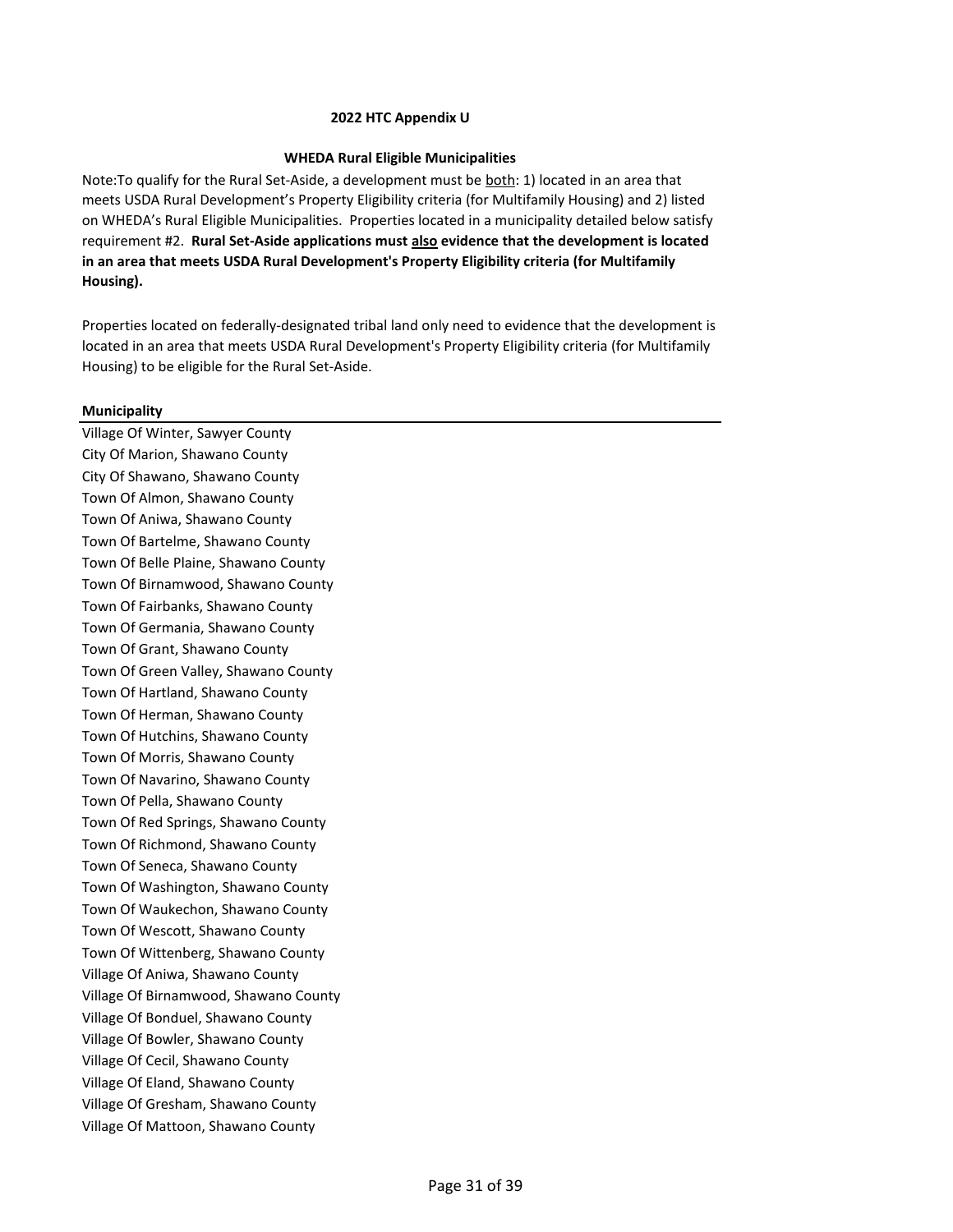## **WHEDA Rural Eligible Municipalities**

Note:To qualify for the Rural Set‐Aside, a development must be both: 1) located in an area that meets USDA Rural Development's Property Eligibility criteria (for Multifamily Housing) and 2) listed on WHEDA's Rural Eligible Municipalities. Properties located in a municipality detailed below satisfy requirement #2. **Rural Set-Aside applications must also evidence that the development is located in an area that meets USDA Rural Development's Property Eligibility criteria (for Multifamily Housing).**

Properties located on federally-designated tribal land only need to evidence that the development is located in an area that meets USDA Rural Development's Property Eligibility criteria (for Multifamily Housing) to be eligible for the Rural Set-Aside.

# **Municipality**

Village Of Tigerton, Shawano County Village Of Wittenberg, Shawano County City Of Plymouth, Sheboygan County City Of Sheboygan Falls, Sheboygan County Town Of Greenbush, Sheboygan County Town Of Herman, Sheboygan County Town Of Holland, Sheboygan County Town Of Lima, Sheboygan County Town Of Lyndon, Sheboygan County Town Of Mitchell, Sheboygan County Town Of Mosel, Sheboygan County Town Of Plymouth, Sheboygan County Town Of Rhine, Sheboygan County Town Of Russell, Sheboygan County Town Of Scott, Sheboygan County Town Of Sheboygan, Sheboygan County Town Of Sheboygan Falls, Sheboygan County Town Of Sherman, Sheboygan County Town Of Wilson, Sheboygan County Village Of Adell, Sheboygan County Village Of Cascade, Sheboygan County Village Of Cedar Grove, Sheboygan County Village Of Elkhart Lake, Sheboygan County Village Of Glenbeulah, Sheboygan County Village Of Howards Grove, Sheboygan County Village Of Kohler, Sheboygan County Village Of Oostburg, Sheboygan County Village Of Random Lake, Sheboygan County Village Of Waldo, Sheboygan County City Of Glenwood City, St. Croix County City Of New Richmond, St. Croix County Town Of Baldwin, St. Croix County Town Of Cady, St. Croix County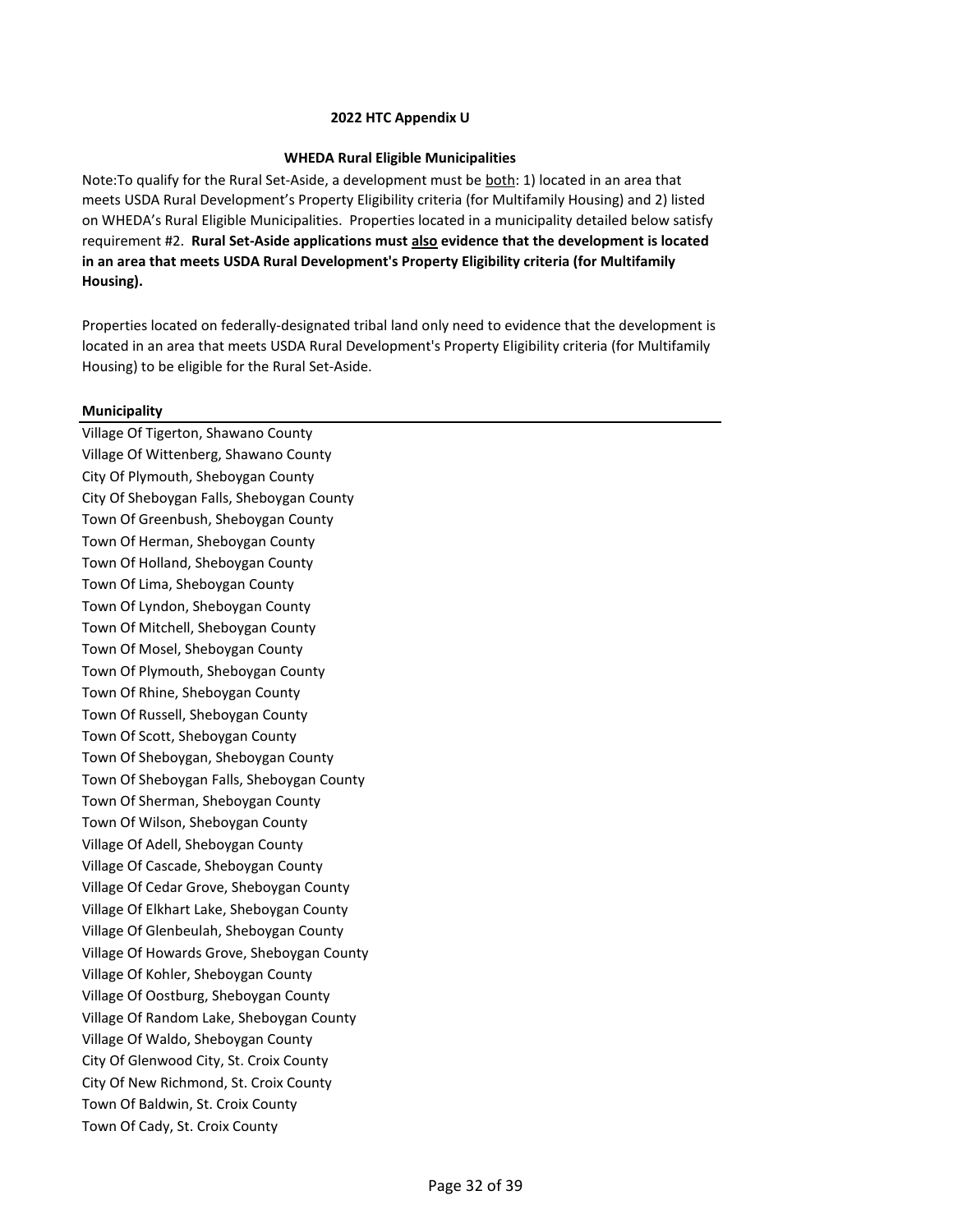## **WHEDA Rural Eligible Municipalities**

Note:To qualify for the Rural Set‐Aside, a development must be both: 1) located in an area that meets USDA Rural Development's Property Eligibility criteria (for Multifamily Housing) and 2) listed on WHEDA's Rural Eligible Municipalities. Properties located in a municipality detailed below satisfy requirement #2. **Rural Set-Aside applications must also evidence that the development is located in an area that meets USDA Rural Development's Property Eligibility criteria (for Multifamily Housing).**

Properties located on federally-designated tribal land only need to evidence that the development is located in an area that meets USDA Rural Development's Property Eligibility criteria (for Multifamily Housing) to be eligible for the Rural Set-Aside.

# **Municipality**

Town Of Cylon, St. Croix County Town Of Eau Galle, St. Croix County Town Of Emerald, St. Croix County Town Of Erin Prairie, St. Croix County Town Of Forest, St. Croix County Town Of Glenwood, St. Croix County Town Of Hammond, St. Croix County Town Of Hudson, St. Croix County Town Of Kinnickinnic, St. Croix County Town Of Pleasant Valley, St. Croix County Town Of Richmond, St. Croix County Town Of Rush River, St. Croix County Town Of Somerset, St. Croix County Town Of Springfield, St. Croix County Town Of Stanton, St. Croix County Town Of Star Prairie, St. Croix County Town Of Warren, St. Croix County Village Of Baldwin, St. Croix County Village Of Deer Park, St. Croix County Village Of Hammond, St. Croix County Village Of Roberts, St. Croix County Village Of Somerset, St. Croix County Village Of Spring Valley, St. Croix County Village Of Star Prairie, St. Croix County Village Of Wilson, St. Croix County Village Of Woodville, St. Croix County City Of Medford, Taylor County Town Of Aurora, Taylor County Town Of Browning, Taylor County Town Of Chelsea, Taylor County Town Of Cleveland, Taylor County Town Of Deer Creek, Taylor County Town Of Ford, Taylor County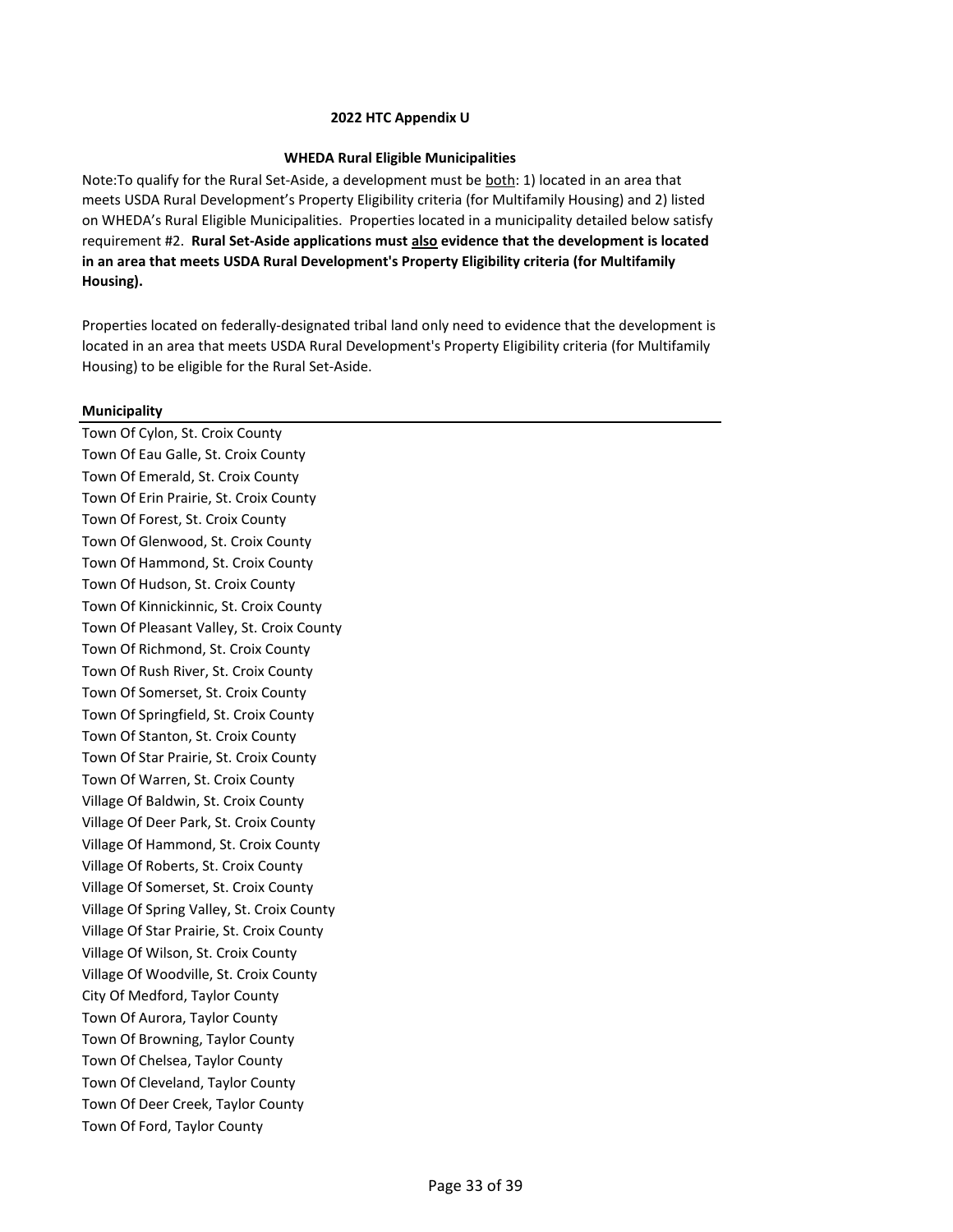## **WHEDA Rural Eligible Municipalities**

Note:To qualify for the Rural Set‐Aside, a development must be both: 1) located in an area that meets USDA Rural Development's Property Eligibility criteria (for Multifamily Housing) and 2) listed on WHEDA's Rural Eligible Municipalities. Properties located in a municipality detailed below satisfy requirement #2. **Rural Set-Aside applications must also evidence that the development is located in an area that meets USDA Rural Development's Property Eligibility criteria (for Multifamily Housing).**

Properties located on federally-designated tribal land only need to evidence that the development is located in an area that meets USDA Rural Development's Property Eligibility criteria (for Multifamily Housing) to be eligible for the Rural Set-Aside.

# **Municipality**

Town Of Goodrich, Taylor County Town Of Greenwood, Taylor County Town Of Grover, Taylor County Town Of Hammel, Taylor County Town Of Holway, Taylor County Town Of Jump River, Taylor County Town Of Little Black, Taylor County Town Of Maplehurst, Taylor County Town Of Mckinley, Taylor County Town Of Medford, Taylor County Town Of Molitor, Taylor County Town Of Pershing, Taylor County Town Of Rib Lake, Taylor County Town Of Roosevelt, Taylor County Town Of Taft, Taylor County Town Of Westboro, Taylor County Village Of Gilman, Taylor County Village Of Lublin, Taylor County Village Of Rib Lake, Taylor County Village Of Stetsonville, Taylor County City Of Arcadia, Trempealeau County City Of Blair, Trempealeau County City Of Independence, Trempealeau County City Of Whitehall, Trempealeau County Town Of Arcadia, Trempealeau County Town Of Burnside, Trempealeau County Town Of Dodge, Trempealeau County Town Of Ettrick, Trempealeau County Town Of Hale, Trempealeau County Town Of Lincoln, Trempealeau County Town Of Pigeon, Trempealeau County Town Of Preston, Trempealeau County Village Of Pigeon Falls, Trempealeau County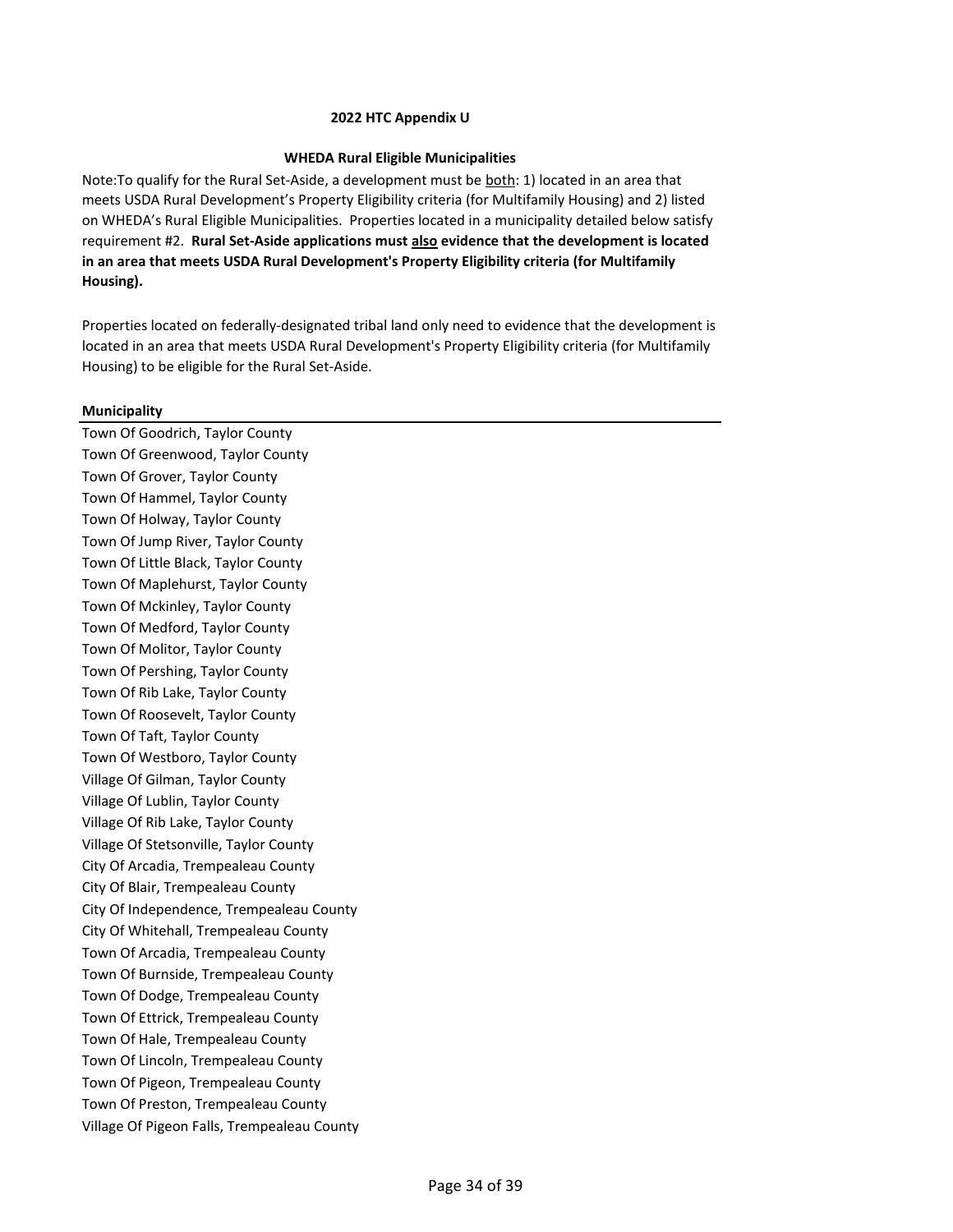## **WHEDA Rural Eligible Municipalities**

Note:To qualify for the Rural Set‐Aside, a development must be both: 1) located in an area that meets USDA Rural Development's Property Eligibility criteria (for Multifamily Housing) and 2) listed on WHEDA's Rural Eligible Municipalities. Properties located in a municipality detailed below satisfy requirement #2. **Rural Set-Aside applications must also evidence that the development is located in an area that meets USDA Rural Development's Property Eligibility criteria (for Multifamily Housing).**

Properties located on federally-designated tribal land only need to evidence that the development is located in an area that meets USDA Rural Development's Property Eligibility criteria (for Multifamily Housing) to be eligible for the Rural Set-Aside.

# **Municipality**

City Of Hillsboro, Vernon County City Of Viroqua, Vernon County Town Of Clinton, Vernon County Town Of Forest, Vernon County Town Of Franklin, Vernon County Town Of Greenwood, Vernon County Town Of Hillsboro, Vernon County Town Of Kickapoo, Vernon County Town Of Liberty, Vernon County Town Of Stark, Vernon County Town Of Sterling, Vernon County Town Of Union, Vernon County Town Of Viroqua, Vernon County Town Of Webster, Vernon County Town Of Wheatland, Vernon County Town Of Whitestown, Vernon County Village Of De Soto, Vernon County Village Of La Farge, Vernon County Village Of Ontario, Vernon County Village Of Readstown, Vernon County Village Of Viola, Vernon County City Of Eagle River, Vilas County Town Of Arbor Vitae, Vilas County Town Of Boulder Junction, Vilas County Town Of Cloverland, Vilas County Town Of Conover, Vilas County Town Of Lac Du Flambeau, Vilas County Town Of Land O'Lakes, Vilas County Town Of Lincoln, Vilas County Town Of Manitowish Waters, Vilas County Town Of Phelps, Vilas County Town Of Plum Lake, Vilas County Town Of Presque Isle, Vilas County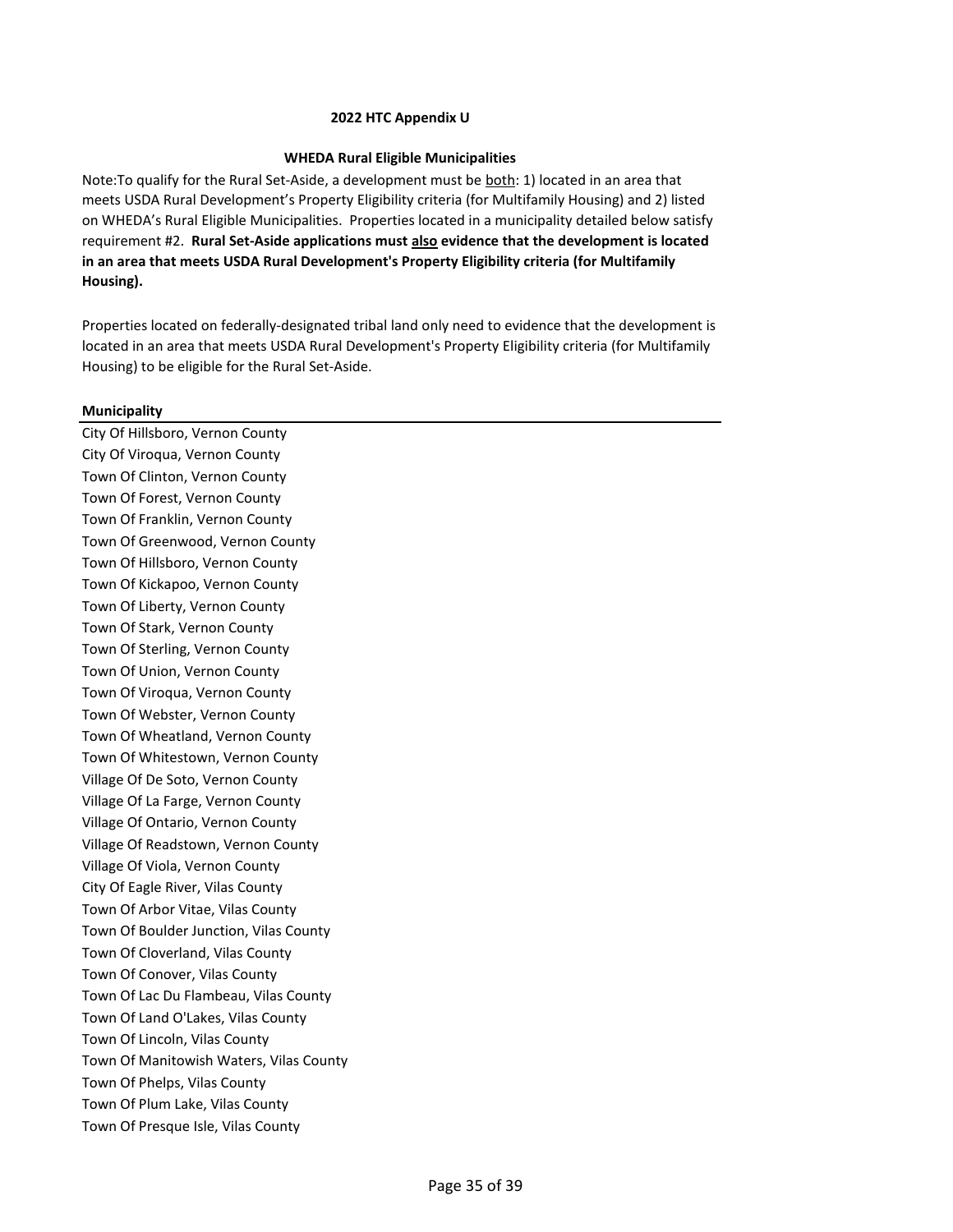### **WHEDA Rural Eligible Municipalities**

Note:To qualify for the Rural Set‐Aside, a development must be both: 1) located in an area that meets USDA Rural Development's Property Eligibility criteria (for Multifamily Housing) and 2) listed on WHEDA's Rural Eligible Municipalities. Properties located in a municipality detailed below satisfy requirement #2. **Rural Set-Aside applications must also evidence that the development is located in an area that meets USDA Rural Development's Property Eligibility criteria (for Multifamily Housing).**

Properties located on federally-designated tribal land only need to evidence that the development is located in an area that meets USDA Rural Development's Property Eligibility criteria (for Multifamily Housing) to be eligible for the Rural Set-Aside.

# **Municipality**

Town Of St. Germain, Vilas County Town Of Washington, Vilas County Town Of Winchester, Vilas County City Of Lake Geneva, Walworth County Town Of Bloomfield, Walworth County Town Of Geneva, Walworth County Town Of Linn, Walworth County City Of Shell Lake, Washburn County City Of Spooner, Washburn County Town Of Barronett, Washburn County Town Of Bashaw, Washburn County Town Of Bass Lake, Washburn County Town Of Beaver Brook, Washburn County Town Of Birchwood, Washburn County Town Of Brooklyn, Washburn County Town Of Casey, Washburn County Town Of Chicog, Washburn County Town Of Crystal, Washburn County Town Of Evergreen, Washburn County Town Of Frog Creek, Washburn County Town Of Gull Lake, Washburn County Town Of Long Lake, Washburn County Town Of Madge, Washburn County Town Of Minong, Washburn County Town Of Sarona, Washburn County Town Of Spooner, Washburn County Town Of Springbrook, Washburn County Town Of Stinnett, Washburn County Town Of Stone Lake, Washburn County Town Of Trego, Washburn County Village Of Birchwood, Washburn County Village Of Minong, Washburn County Town Of Addison, Washington County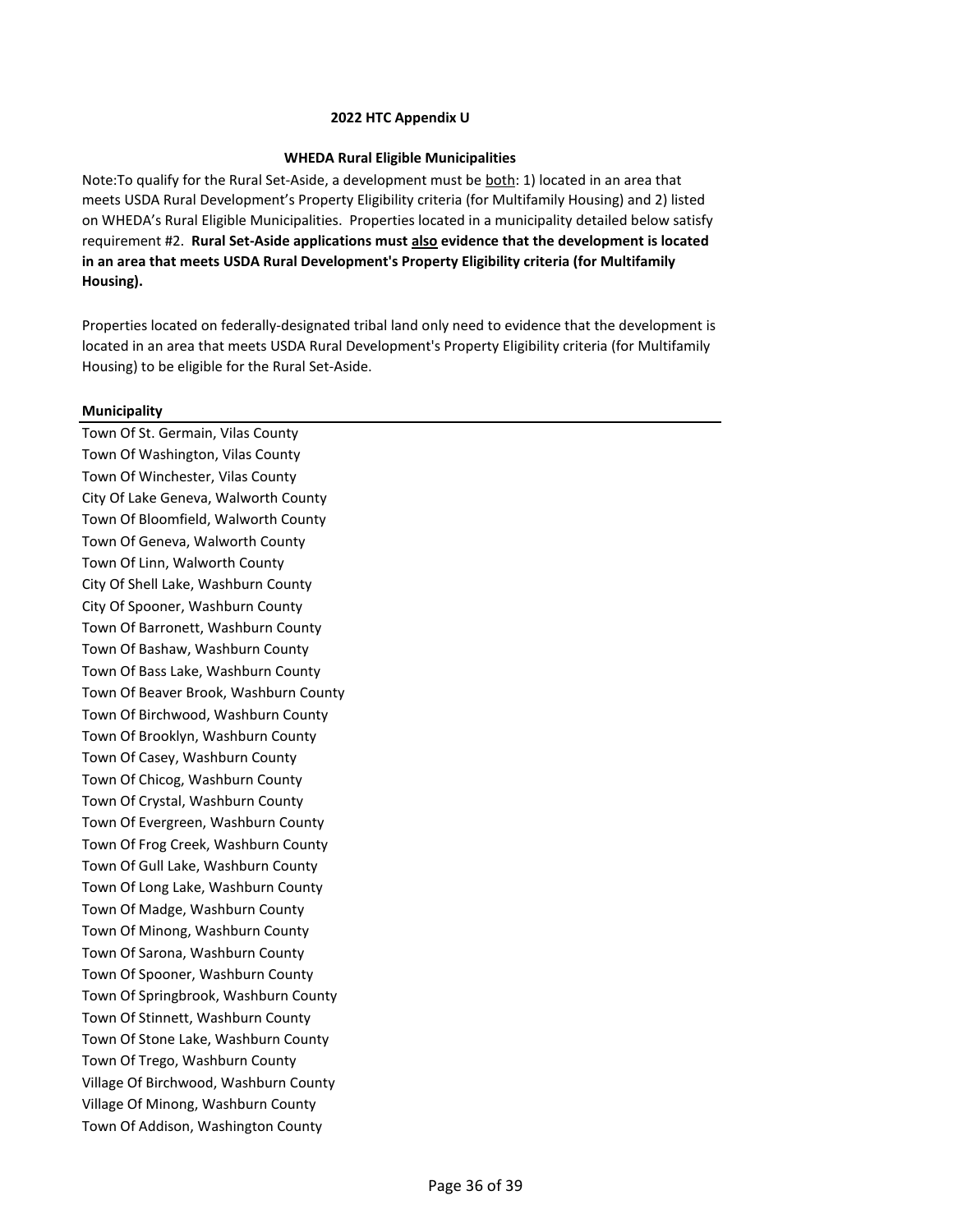### **WHEDA Rural Eligible Municipalities**

Note:To qualify for the Rural Set‐Aside, a development must be both: 1) located in an area that meets USDA Rural Development's Property Eligibility criteria (for Multifamily Housing) and 2) listed on WHEDA's Rural Eligible Municipalities. Properties located in a municipality detailed below satisfy requirement #2. **Rural Set-Aside applications must also evidence that the development is located in an area that meets USDA Rural Development's Property Eligibility criteria (for Multifamily Housing).**

Properties located on federally-designated tribal land only need to evidence that the development is located in an area that meets USDA Rural Development's Property Eligibility criteria (for Multifamily Housing) to be eligible for the Rural Set-Aside.

### **Municipality**

Town Of Barton, Washington County Town Of Farmington, Washington County Town Of Kewaskum, Washington County Town Of Wayne, Washington County Town Of West Bend, Washington County Village Of Kewaskum, Washington County Village Of Newburg, Washington County City Of Clintonville, Waupaca County City Of Manawa, Waupaca County City Of Marion, Waupaca County City Of Waupaca, Waupaca County City Of Weyauwega, Waupaca County Town Of Bear Creek, Waupaca County Town Of Dayton, Waupaca County Town Of Dupont, Waupaca County Town Of Farmington, Waupaca County Town Of Harrison, Waupaca County Town Of Helvetia, Waupaca County Town Of Iola, Waupaca County Town Of Larrabee, Waupaca County Town Of Lind, Waupaca County Town Of Little Wolf, Waupaca County Town Of Matteson, Waupaca County Town Of Royalton, Waupaca County Town Of Scandinavia, Waupaca County Town Of St. Lawrence, Waupaca County Town Of Union, Waupaca County Town Of Waupaca, Waupaca County Town Of Weyauwega, Waupaca County Town Of Wyoming, Waupaca County Village Of Big Falls, Waupaca County Village Of Embarrass, Waupaca County Village Of Iola, Waupaca County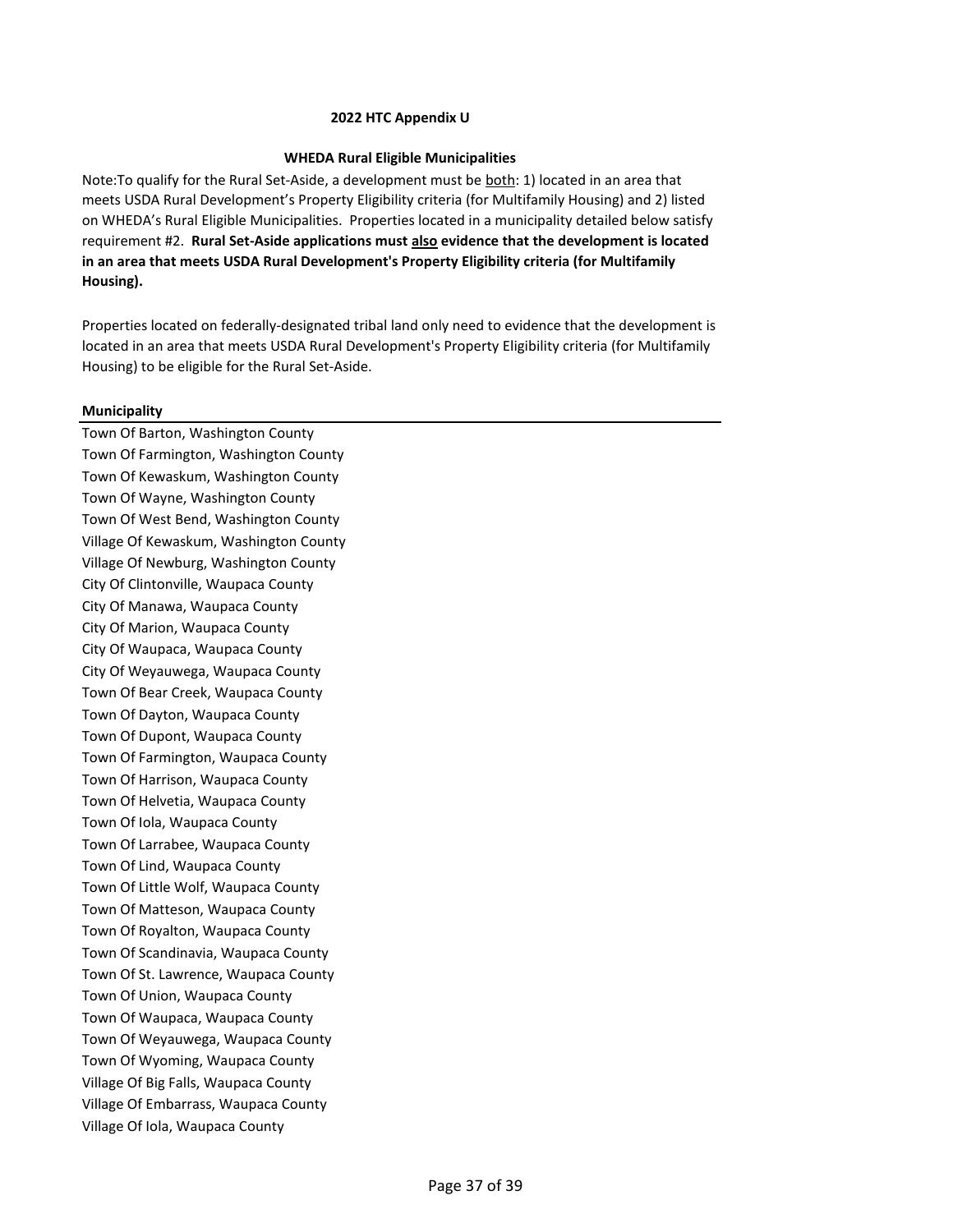## **WHEDA Rural Eligible Municipalities**

Note:To qualify for the Rural Set‐Aside, a development must be both: 1) located in an area that meets USDA Rural Development's Property Eligibility criteria (for Multifamily Housing) and 2) listed on WHEDA's Rural Eligible Municipalities. Properties located in a municipality detailed below satisfy requirement #2. **Rural Set-Aside applications must also evidence that the development is located in an area that meets USDA Rural Development's Property Eligibility criteria (for Multifamily Housing).**

Properties located on federally-designated tribal land only need to evidence that the development is located in an area that meets USDA Rural Development's Property Eligibility criteria (for Multifamily Housing) to be eligible for the Rural Set-Aside.

# **Municipality**

Village Of Ogdensburg, Waupaca County Village Of Scandinavia, Waupaca County City Of Wautoma, Waushara County Town Of Coloma, Waushara County Town Of Dakota, Waushara County Town Of Deerfield, Waushara County Town Of Hancock, Waushara County Town Of Leon, Waushara County Town Of Marion, Waushara County Town Of Mount Morris, Waushara County Town Of Oasis, Waushara County Town Of Plainfield, Waushara County Town Of Richford, Waushara County Town Of Rose, Waushara County Town Of Saxeville, Waushara County Town Of Springwater, Waushara County Town Of Wautoma, Waushara County Village Of Coloma, Waushara County Village Of Hancock, Waushara County Village Of Lohrville, Waushara County Village Of Plainfield, Waushara County Village Of Redgranite, Waushara County Village Of Wild Rose, Waushara County City Of Nekoosa, Wood County City Of Pittsville, Wood County Town Of Arpin, Wood County Town Of Auburndale, Wood County Town Of Cameron, Wood County Town Of Cary, Wood County Town Of Cranmoor, Wood County Town Of Dexter, Wood County Town Of Grand Rapids, Wood County Town Of Hansen, Wood County